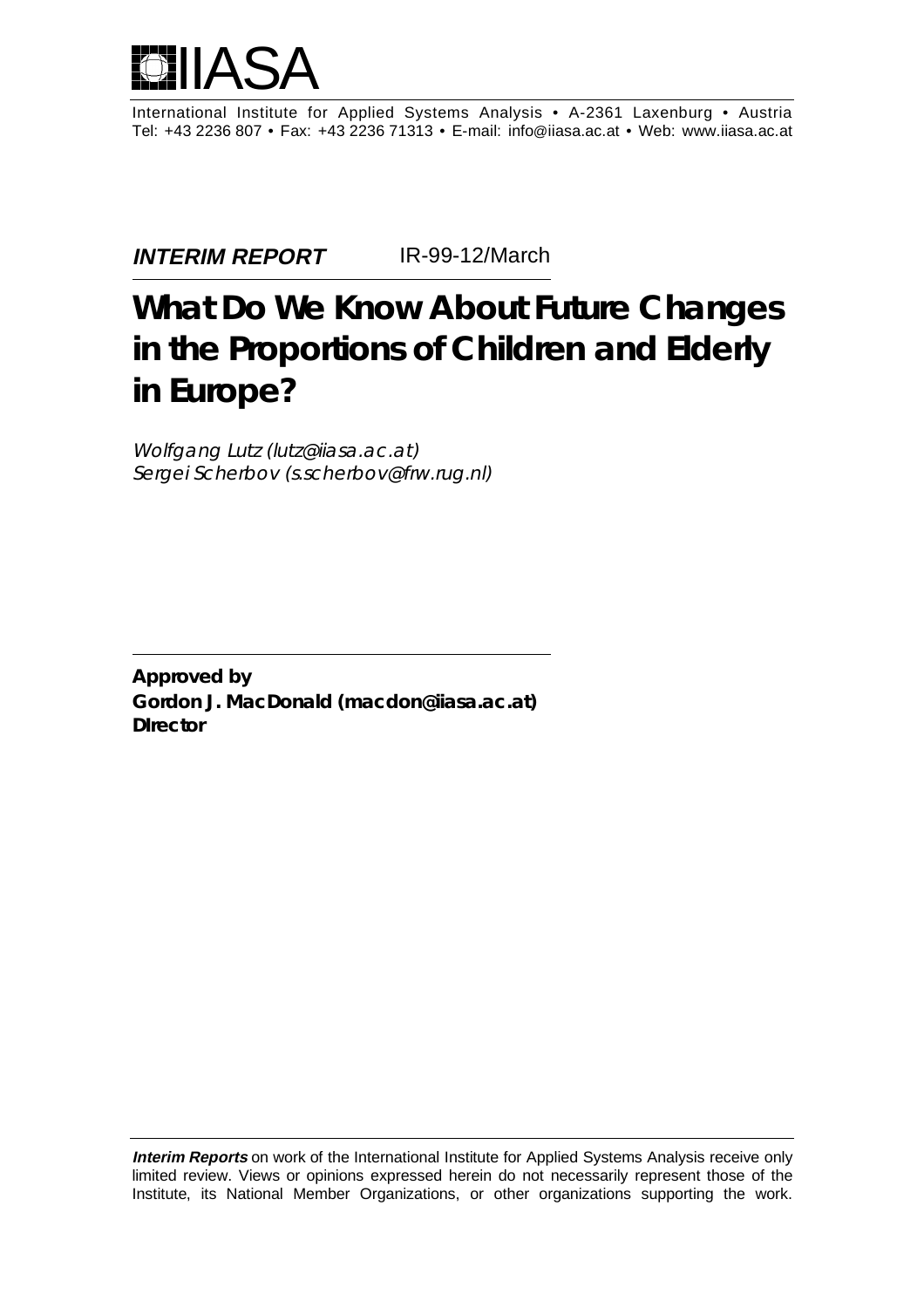## **Contents**

| <b>Population Dynamics</b>                      | $\mathcal{D}_{\cdot}$ |
|-------------------------------------------------|-----------------------|
| Probabilistic Population Projections for the EU | 3                     |
| <b>Sensitivity Analysis</b>                     | 8                     |
| Conclusions                                     | 10                    |
| References                                      | 11                    |
| Appendix Tables                                 | 13                    |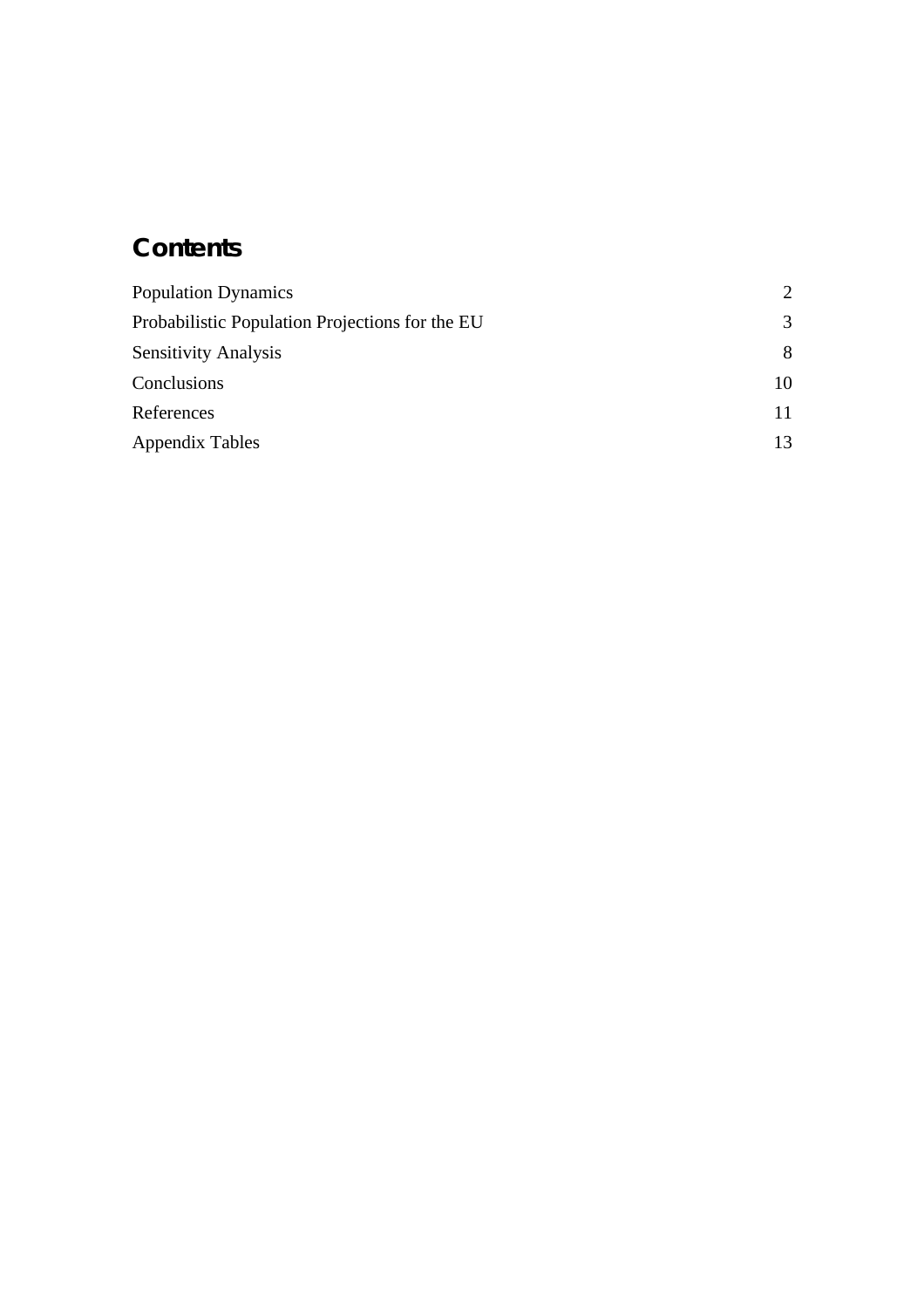#### **Abstract**

This report presents the first probabilistic population forecasts for the European Union following the approach of expert based probabilistic projections as developed at IIASA. The central, high and low assumptions used for future fertility, mortality and migration correspond essentially to those of Eurostat. These high-low ranges were assumed to cover 67 percent and 90 percent of all future paths, depending on the model. The results show convincingly that very significant population aging over the coming decades is not just a scenario of unknown probability, but is practically a certainty. By 2050 the proportion above age 60 is likely to increase by about 60 percent whereas the proportion of children and youngsters will fall by about 20 percent. This trend is much less uncertain for the elderly than for the young.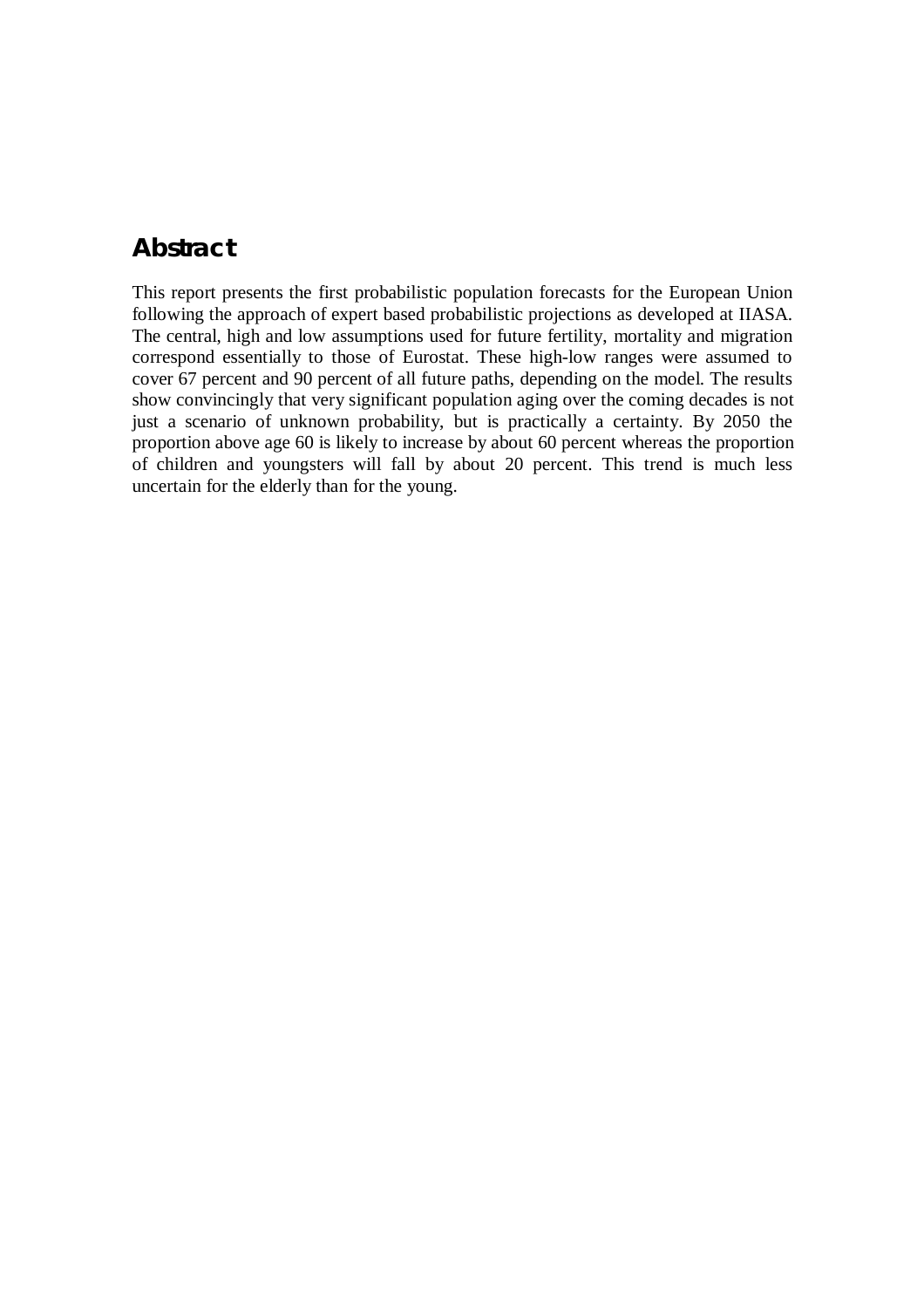### **Acknowledgments**

This paper is a revised and expanded version of the keynote address delivered at the European Symposium "A Society for All Ages" organised by the Austrian EUpresidency and the European Commission in Vienna, Austria, 12 October 1998.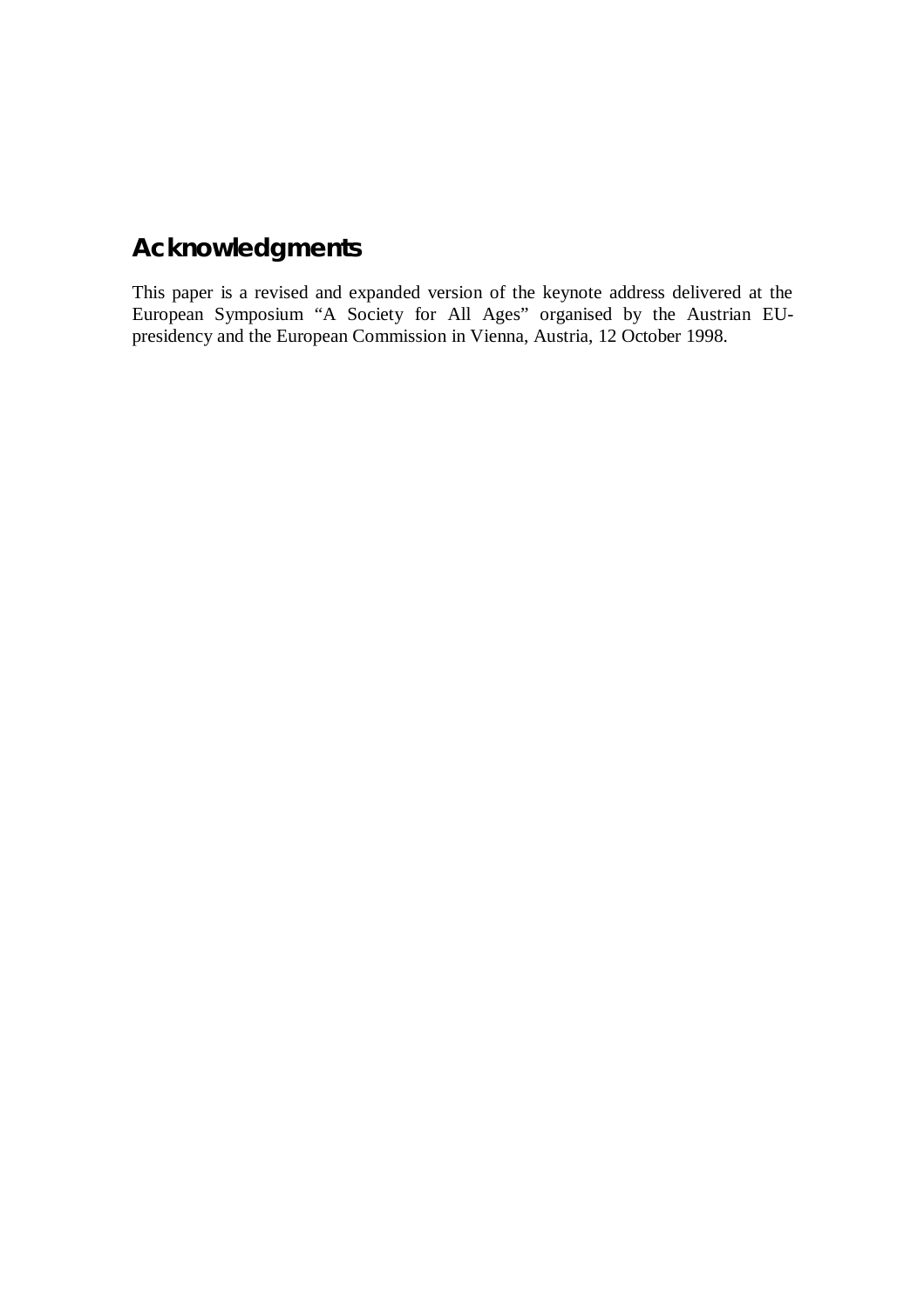### **About the Authors**

Dr. Wolfgang Lutz is the Leader of IIASA's Population Project.

Dr. Sergei Scherbov is from the Population Research Centre at the University of Groningen, the Netherlands.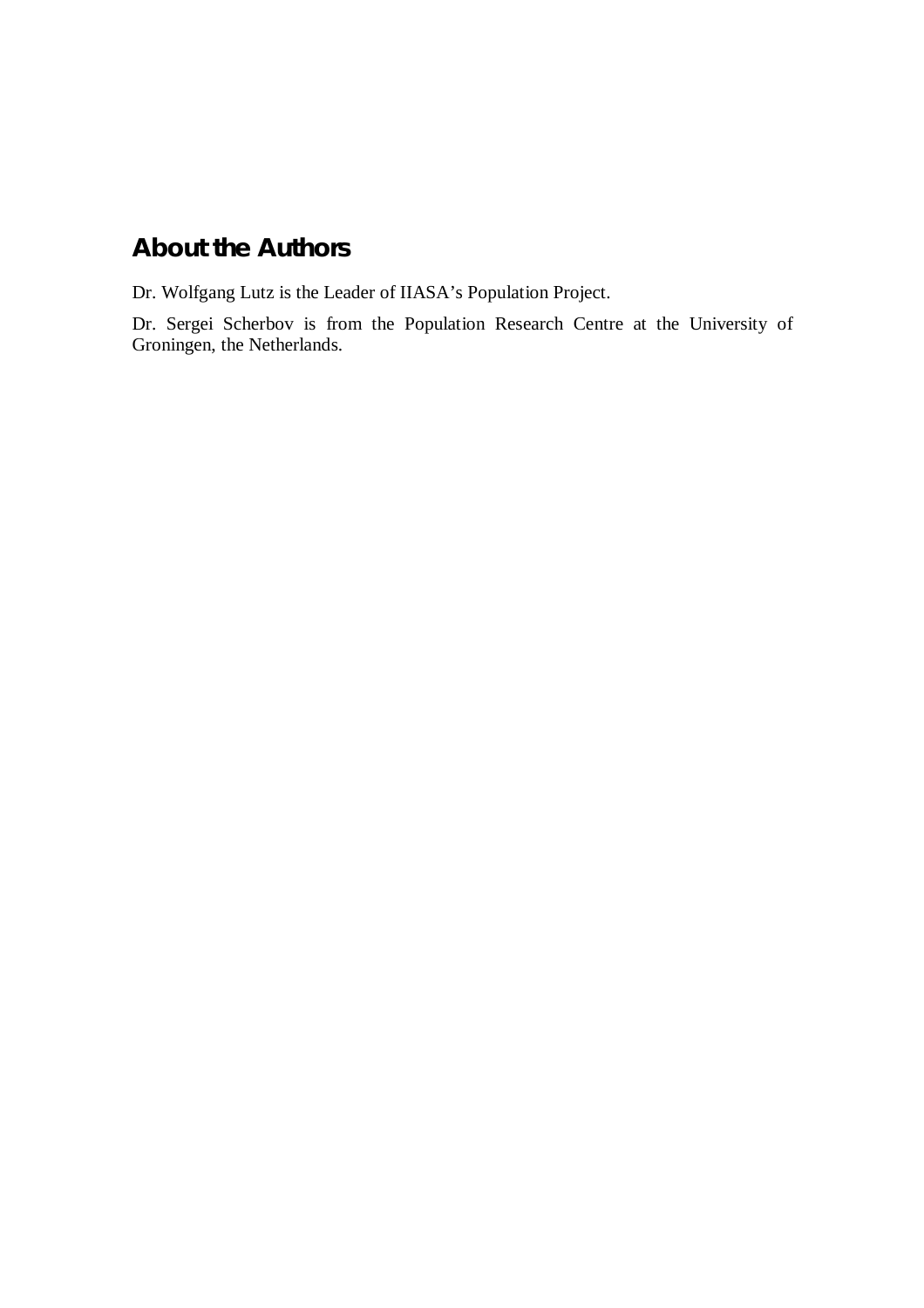## **What Do We Know About the Future Changes in the Proportions of Children and Elderly in Europe?**

#### Wolfgang Lutz and Sergei Scherbov

When we speak of Europe, we usually do not think of it in a geophysical sense as a specific mass of land, but rather in a social, cultural and economic sense. It is the population of Europe that constitutes most of our interest in Europe. This European population, however, is not an amorphous and homogeneous mass. It is structured according to several important criteria. In Europe, usually the first factors that come to mind are linguistics, culture and national divides. We may also think in terms of place of residence, employment status and social class. In focusing on these structures we sometimes tend to forget about the two most fundamental structures of any population, namely age and gender. Gender has recently received increasing attention, and most governments as well as the European Commission have created special bodies to study gender issues and promote equal opportunities for men and women. The age dimension has not yet received similar attention. But since we are expecting very significant changes in the age distribution of Europe's population – a rapidly increasing number of elderly together with a shrinking number of children – the age dimension of the population structure and all associated issues of inter-generational relations are likely to receive increasing attention in the future.

Why should one be interested in age? At the individual level this sounds like a silly question. Whether you are one year old, 10 years old, 40 years old or 80 years old is probably the single most important determinant of how you feel and live, what you do, and what you still expect from life. It is directly related to the process of socialisation, development of skills, body strength, maturing, and last but not least, the remaining average life expectancy. On the level of society this question is less obvious. Does it make any difference whether half of the population is below age 15, as in some developing countries, or whether half is above age 40, as is already the case in several European countries? It is obvious that it makes a difference in demand for schools and for homes for the elderly. It is also evident that it significantly affects the balance of payments in a pay-as-you-go pension system in which those who are gainfully employed today pay for those who are entitled to retirement benefits. And it is expected to also have significant implications for the labour market. But one may even go beyond that and speculate about changing consumer demand and changing cultural preferences. It is also evident, that changing family structures are intimately related with both the reasons for population ageing (due to low fertility rates) and its consequences in terms of family networks. More generations are alive at the same time, while simultaneously there are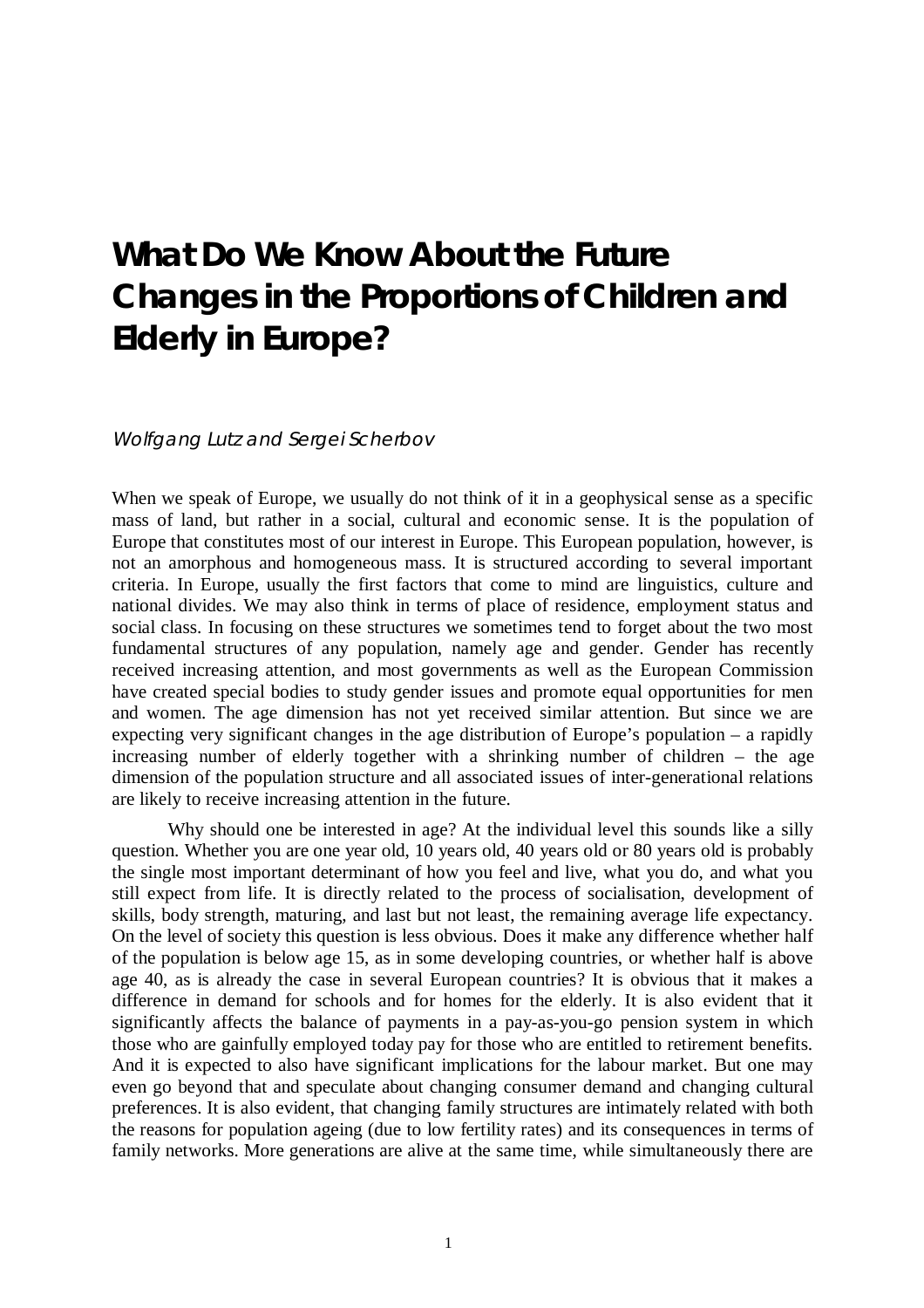fewer siblings. These changing quantitative relationships are likely to also affect the quality of the relationships.

Focusing here on these demographic relationships is not to say that they are necessarily the most important changes that we will see in Europe over the next decades, but they will without doubt present significant structural framework conditions that will affect many aspects of life and that can be forecast over several decades with relatively high certainty.

#### **Population Dynamics**

As compared to other social and economic factors, demographic trends are very stable and have a great momentum. For this reason population dynamics can be projected with greater accuracy over a longer time span. Of course, such projections are not absolutely certain because human behaviour is not purely mechanistic and there can be unforeseen disasters. But since most of the people that will live in 2015 are already alive today, we know with a high probability what the age structure of the labour force is likely to be in that year.

Future population size and age structures are determined by the present age structure and the future trends in the three basic demographic components fertility (birth rate), mortality (death rate) and migration. Any change in the population must operate through one of these three factors. But even rather rapid changes in one of the factors may take quite long to impact on the total population due to the great inertia of population dynamics. If, for instance, smaller and smaller cohorts of women are entering the childbearing ages, even a possible increase in the mean number of children per woman may not lead to an increase in the total number of births. Similarly, the "baby boom" of the 1960s (and not a discontinuity in life expectancy gains) is the main reason why we expect the proportion above age 60 to increase sharply after 2020.

The fact that there are only three factors to be considered in population projection does not necessarily make the task easier, because the projection of each of the factors is difficult and associated with significant uncertainties. Even the future of **mortality,** which traditionally has been considered the most stable demographic trend with steady improvements over the years, has recently become more uncertain. Over the last 50 years, life expectancy in Western Europe has increased by about 10 years, implying an average gain of two years per decade. Despite this significant gain that has surpassed all expectations expressed in earlier years, most statistical offices producing projections assume a slowing of improvements over the coming years, in some cases even constant life expectancy. Eurostat assumes, in the medium projection, a gain in life expectancy at birth of about three years over a period of 20 years (European Commission 1998). But there is increasing scientific uncertainty about limits to human longevity and consequently about the future gains still to be expected (Vaupel and Lundström 1996). In contrast to the traditionally dominating view that we are already very close to such a limit (actually, the assumed limits are being constantly moved upward by projectors as real gains surpass their expectations (Bucht 1996)) alternative views suggest that such limits (if they even exist at all) might be well above 100 years. This scientific uncertainty about the future trends in old-age mortality also needs to be reflected in the population projections.

**Fertility** is the most influential of the three demographic components under a longer time horizon. Changes in fertility not only impact on the number of children but also on that of the grandchildren, etc. For this reason relatively small changes in fertility may have very significant consequences on future population size and age structure. Despite its significance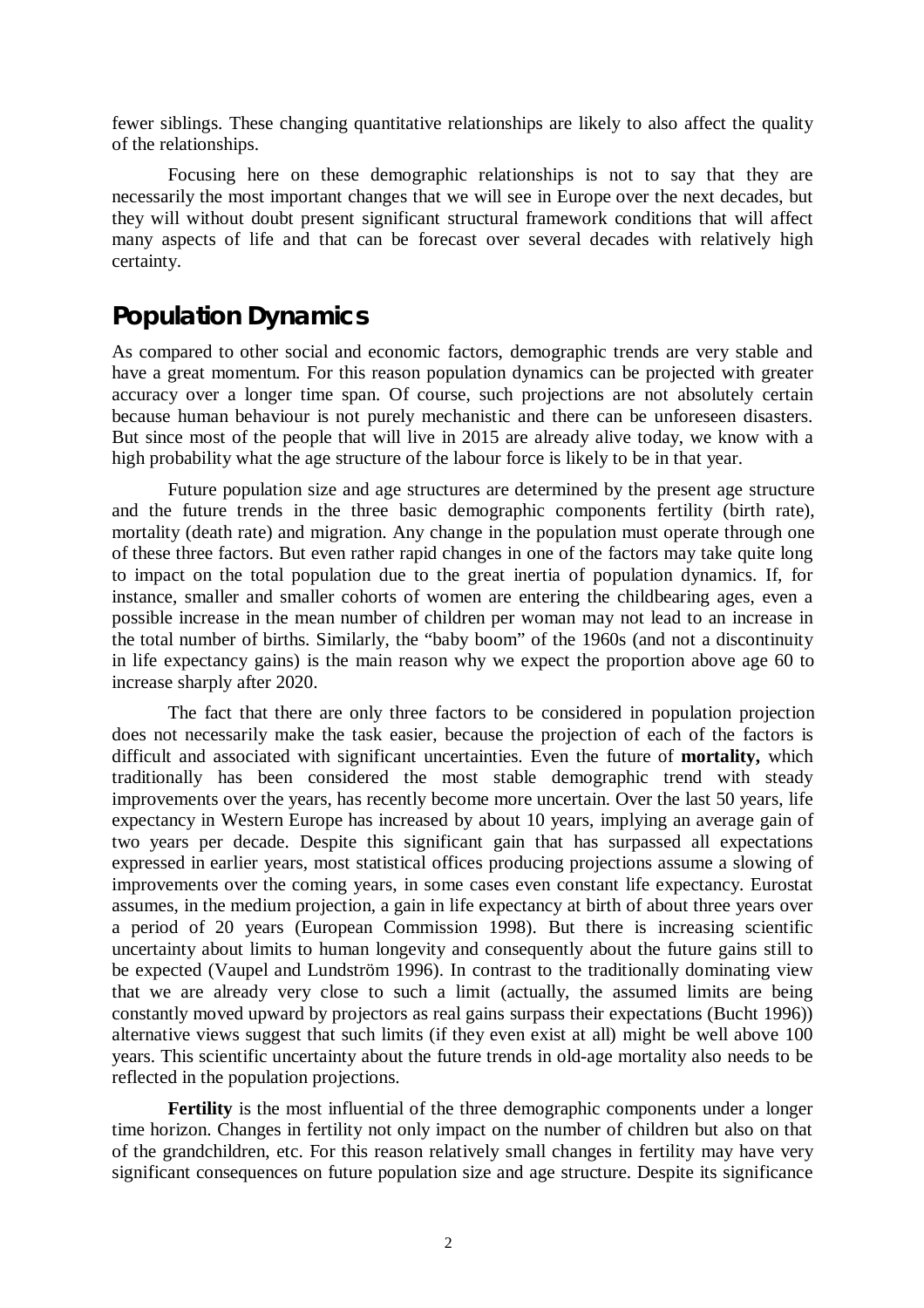we know rather little about the future trends of fertility in Europe. The history since World War II does not help us anticipate the future trend. During the so-called baby boom of the early 1960s most Western European countries had period fertility rates of above 2.5 children per woman. This was followed by a rapid fertility decline during the 1970s, bringing the Western European average down to about 1.6. Since then we have seen diverging trends, typically at levels well below replacement fertility. The most significant fertility declines were found in the Mediterranean countries, with Italy and Spain having below 1.2 children per woman. There are also significant regional differentials within countries. A further uncertainty is due to the fact that it is not clear to what degree these trends are caused by "timing" changes, i.e., a postponement of births, and how far they are reflective of the lifetime fertility of younger generations of European women (Bongaarts and Feeney 1998). There is no clear scientific paradigm to adequately anticipate future reproductive behaviour. The notion of a "second demographic transition" has been suggested to capture these trends, but it does not say where and when the endpoint of this transition should be reached (Van de Kaa 1987; Cliquet 1991). For this reason, again, population projections need to reflect the uncertainty through a range of fertility assumptions.

**Migration** is the most volatile of the three demographic components. The number of people entering or leaving a country can change from one year to the next due to political events or the enforcement of new legislation. The past 10 years have witnessed great ups and downs in European migration levels. The problem with projecting migration trends is not only the intrinsic difficulty of foreseeing such political events, but also the fact that net migration is the result of two partly independent streams (in-migration and out-migration) and that they depend on the conditions in both the sending and receiving countries. In this respect projections can do little more than demonstrate the impacts of alternative netmigration scenarios (Lutz 1993).

### **Probabilistic Population Projections for the EU**

Policies to manage the future and meet the demographic challenges require the best available information about future trends. The standard way to project the future population path, which is considered most likely by experts, is a well-established methodology, the so-called cohort component method. The more difficult issue is how to deal with uncertainty in future demographic trends. As indicated above there are significant uncertainties associated with all three components, fertility, mortality and migration. The usual way is to produce different scenarios or variants, which combine alternative fertility, mortality and migration assumptions. But here the users of projections are not informed about the likelihood of the different scenarios, whether they are very unlikely "horror scenarios" that may be dismissed immediately, or whether they are highly realistic trends that should be taken seriously. Only probabilistic projections can answer these questions.

Expert-based probabilistic projections are a rather recent methodological development (at IIASA, the International Institute for Applied Systems Analysis in Austria) and here we present the first such projections for the European Union after earlier applications to Austria (Hanika, Lutz and Scherbov 1997), Germany (Lutz and Scherbov 1998), and 13 major world regions (Lutz, Sanderson and Scherbov 1997).

The basic idea of the chosen approach to probabilistic population projection lies in a process in which a group of experts defines assumptions about the likely proportion of all possible future paths in fertility, mortality and migration that fall within a given range of high and low values for each of the components. Since the methodology is extensively documented elsewhere (Lutz, Goldstein and Prinz 1996; Lutz and Scherbov 1997; Lutz,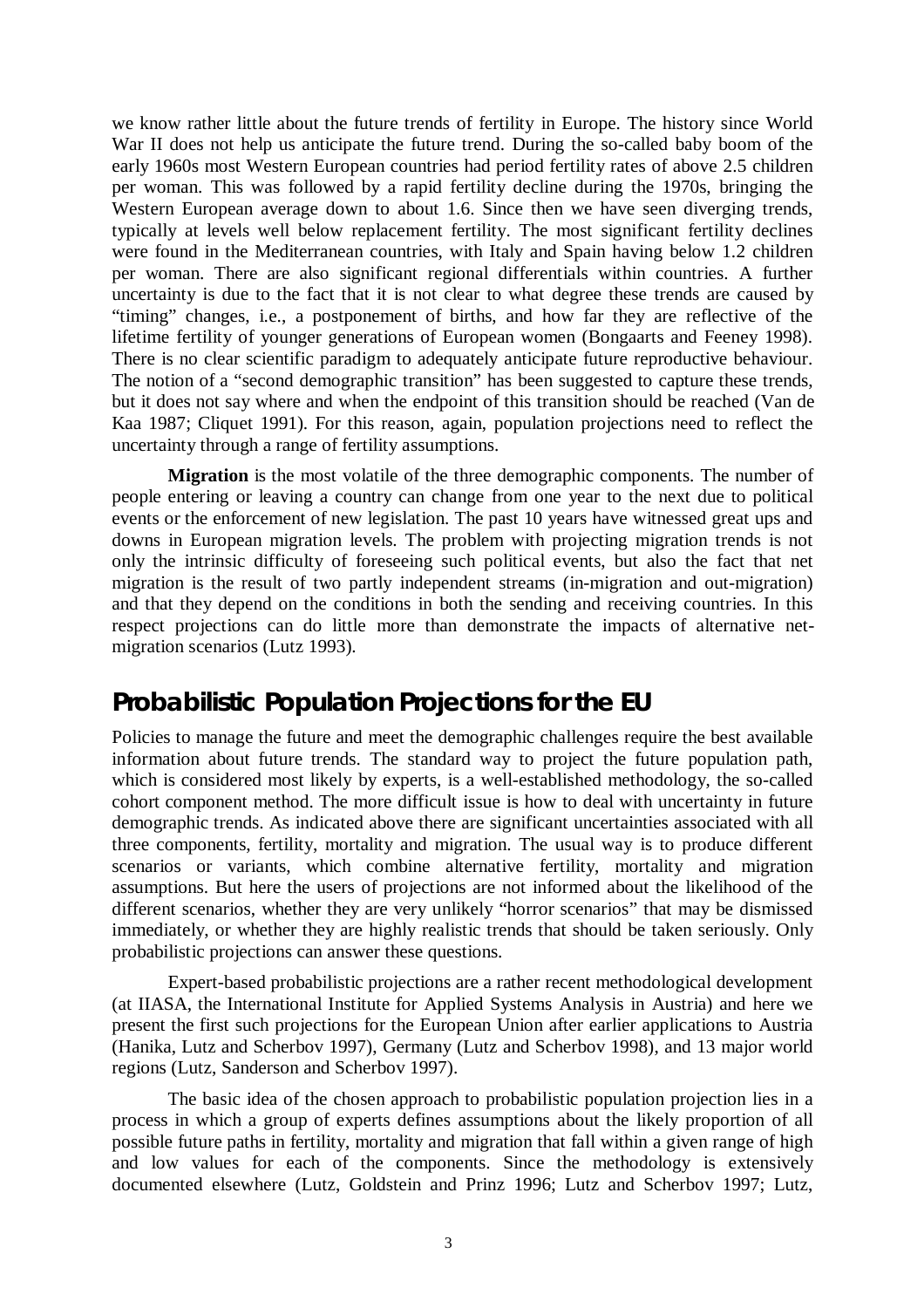Sanderson and Scherbov 1996, 1999) we will not go into any details here. Assuming a normal distribution (the method also works for other distributions if there are reasons to choose them) typical assumptions are that 67 percent or 90 percent lie within the specified range of high and low values. Given the symmetric nature of the normal distribution the average of the high and low values (the central or baseline assumption) is also the assumption of highest probability. The tails of the distribution also include extreme assumptions with low probability. Based on these three distributions a large number of simulations (1,000 in the case of these projections) is performed by randomly drawing fertility, mortality and migration paths from the distributions and combining them in independent cohort-component projections. The resulting distributions of population size, sizes of specific age groups, etc., can then be presented numerically or graphically through selected fractiles as shown below.

The projections presented here for the whole European Union (treated as one region) are based on the assumptions as produced by Eurostat. There three scenarios have been defined to 2015 for each of the three components (European Commission 1998): Total Fertility Rate: 1.41 (low), 1.64 (baseline), 1.92 (high); Life Expectancy female: 81.5 (low), 83.1 (baseline), 84.4 (high); male: 75.0 (low), 77.2 (baseline), 79.2 (high). The assumed annual migration balances for 2010-14 are 398,000 (low), 592,000 (baseline), 788,000 (high). For each of the components specific paths have been defined between the base year 1995 and the target year 2015. For the extension to 2030 and 2050, which are presented in this study, constant rates have been assumed. Due to this correspondence of assumptions the median of the probabilistic projections is indeed identical to the baseline scenario of Eurostat. However, the quantitative uncertainty intervals around the median are new. For the set of projections presented here, they are based on the additional assumption that 90 percent of all future fertility and mortality paths fall between the stated high and low values. For migration only 67 percent has been assumed due to higher perceived uncertainty. Since annual migration flows are much more dependent on short-term political events than fertility and mortality, which are more difficult to predict, a significantly high degree of uncertainty has been assumed for migration. A sensitivity analysis of these assumptions will be described later.

Figure 1 shows the results of the probabilistic projections for the total population of the current 15 member states of the EU up to 2050. The median of these projections shows a slight increase from the current 375 million inhabitants of the EU to around 390 million in 2020, followed by a moderate decrease to 377 million (about the present level) by 2050. Hence population decline is not a likely medium term prospect for the European Union. The figure also shows the fractiles of the estimated uncertainty distribution. The inner 20 percent are represented by the black area, while the inner 60 percent are shown by the dark shaded area. Here the margin of uncertainty is still rather small, e.g., by 2015 (i.e., 17 years from now) 60 percent of all cases fall into a range of about 8 million up or down from the median. And even the interval containing 95 percent of the assumed future trends is less than 20 million (or 5 percent) up or down from the median. Of course, by the middle of the next century the trumpet will have opened further and the 95 percent interval in 2050 goes from 300 million to 413 million.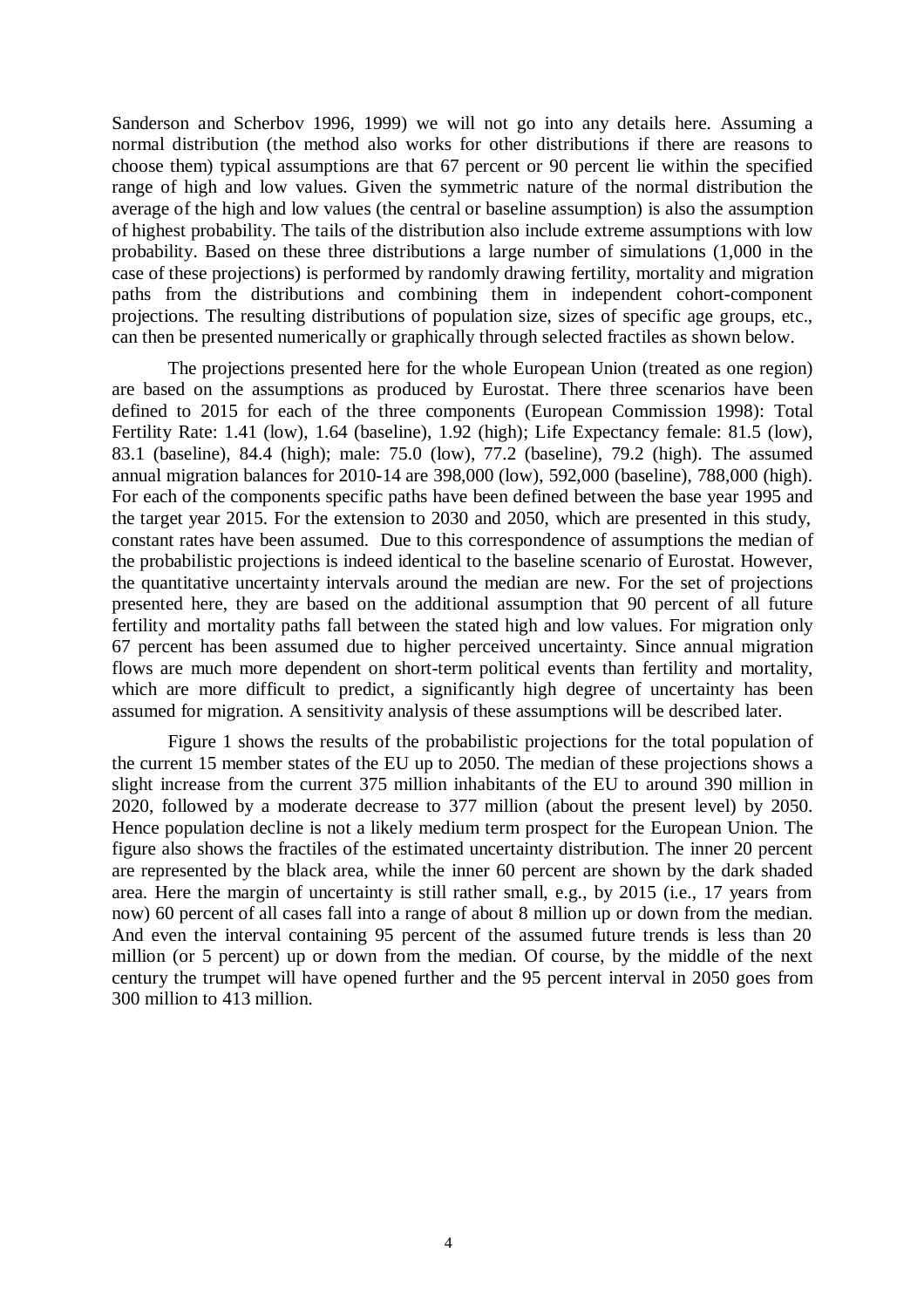



**EU, Total Population**

Very different from this rather unexciting chart of total population size is Figure 2, which shows the proportion above age 60. Here the uncertainty is not whether it will go up or down, but by how much the proportion of elderly will increase. Presently 21 percent of Europe's population is above age 60. This proportion will certainly increase over the coming decades because the increase is already pre-programmed in today's age structure. By 2015 even the 95 percent intervals show a very narrow range of between 24 percent and 27 percent with the median at 25.6 percent. Still in 2030 the range of uncertainty is rather narrow, with 95 percent of all future paths between 29 percent and 36 percent. In other words, it can be considered virtually certain that the proportion of the European population above age 60 will increase from its present 21 percent by 8 to 15 percentage points or on average to about 1.5 times its current level. This is a very significant increase by any standard. And the best thing about these probabilistic projections is that they cannot be simply dismissed as "horror scenarios" of unknown probability. This increase is virtually certain up to 2030. Thereafter, the range of uncertainty opens up more quickly because the influence of the already given age structure of today gradually diminishes, and uncertainties related to future fertility, mortality and migration gain importance.

The expected proportion of the population below age 20 (Figure 3) is likely to further decline over the coming decades, but it is not directly a mirror image of the proportion elderly. For the younger population the range of uncertainty opens up much more quickly because of the stronger direct impact of the uncertain future fertility rates and a smaller influence of the already existing age structure. Yet it is evident that with a probability of 90 percent the proportion of children and teenagers in Europe will decline. In the median case it declines from presently 23 percent to less than 20 percent, but in the more extreme cases it could go below 15 percent.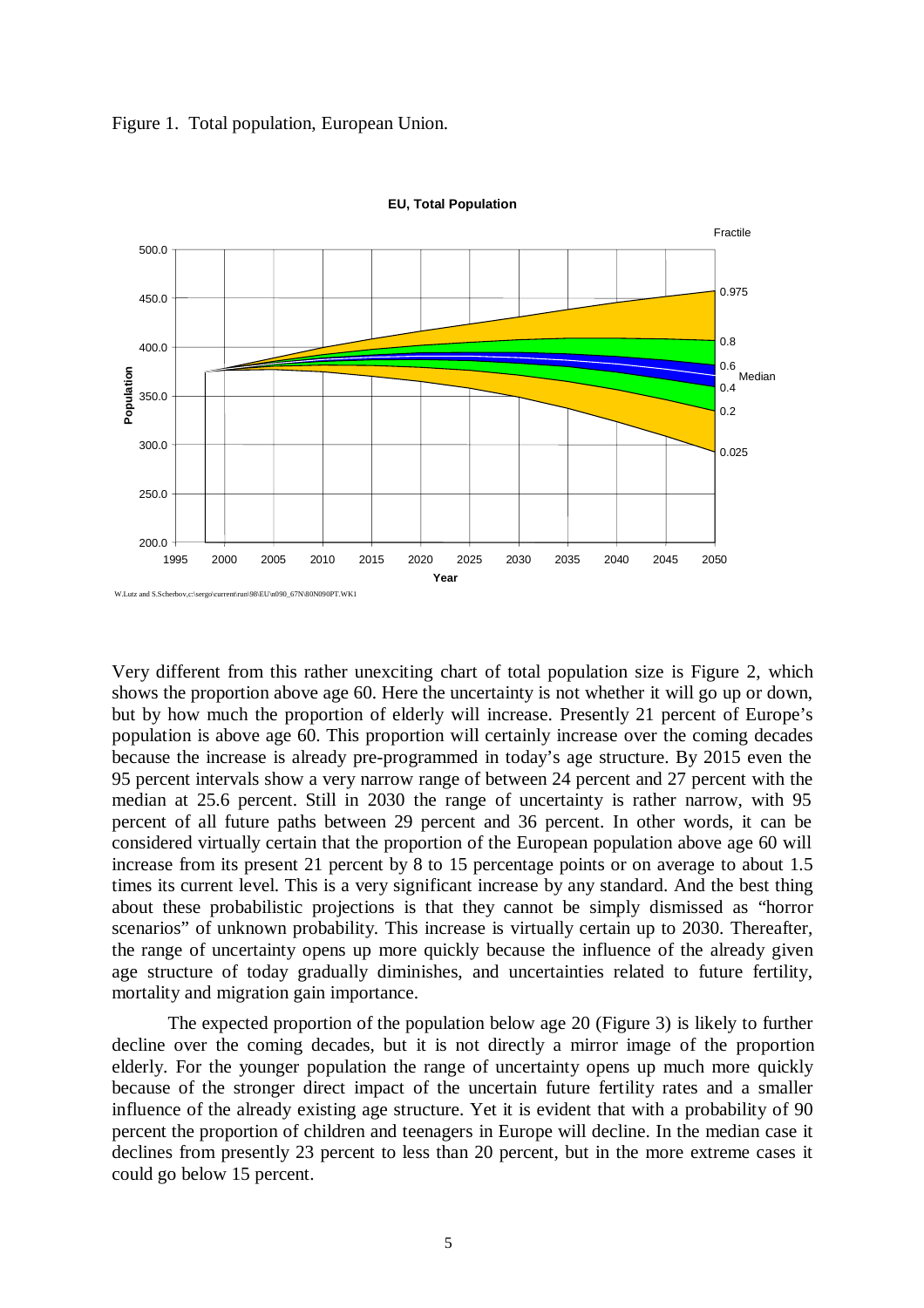Figure 2. Proportion above age 60, European Union.



**European Union**

Figure 3. Proportion below age 20, European Union.



**European Union**

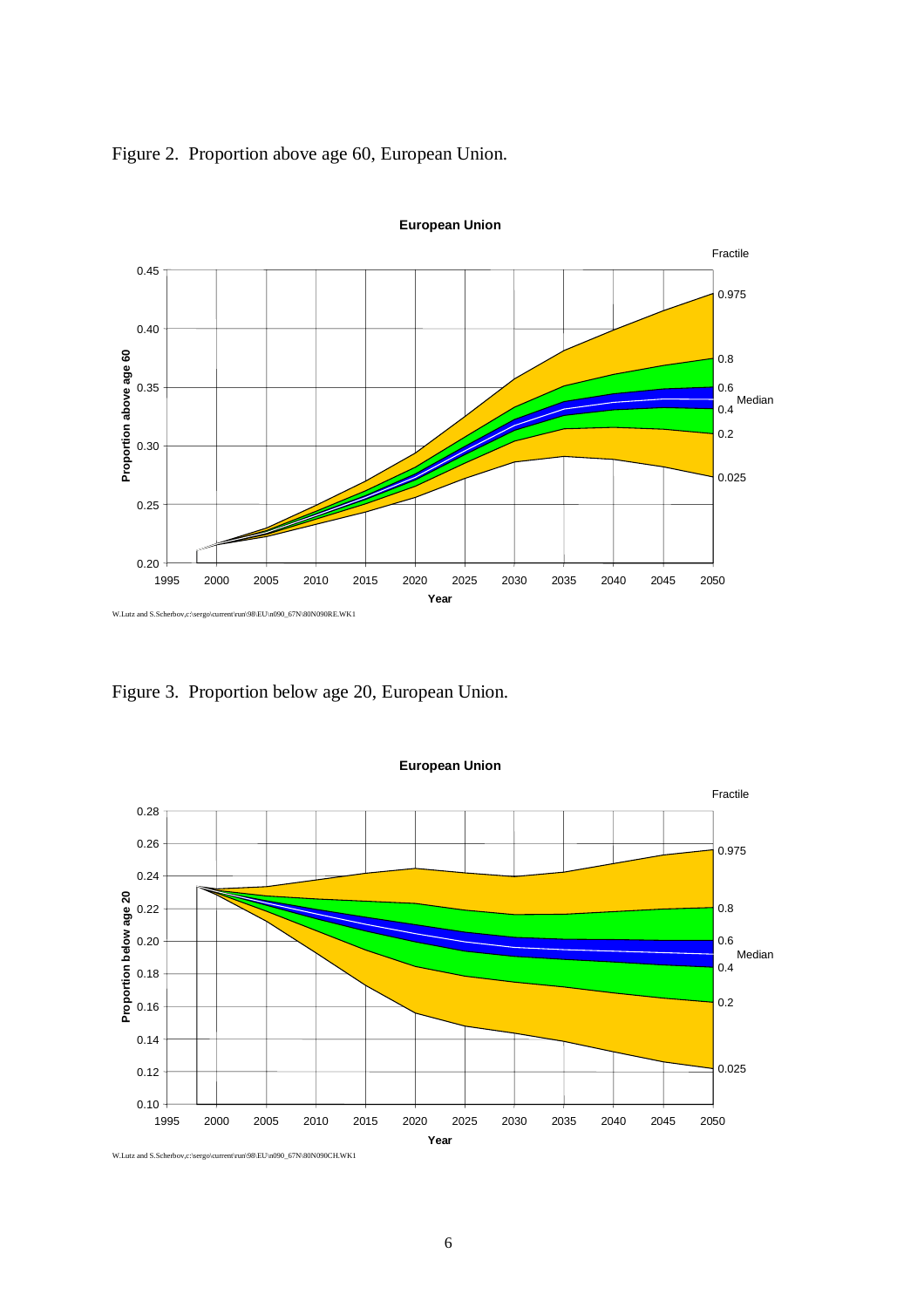Both of these trends combined result in a significant and virtually certain increase in the mean age of the European population (see data in Appendix Table A5). It will increase from a present mean age of 39.3 years to between 42 and 48 years by 2030 and even 41 and 52 years by 2050. The median is expected to increase to around 46 years. It is important to note that these data not only reflect the increasing number of elderly and the shrinking number of children, but they also indicate significant changes of the age pattern of the working-age population. The average age of the population of working age (20-64 years) is also expected to increase from 40.5 years to 43 years by 2020. Expressed in yet a different way, the proportion of persons aged 50-60 will increase significantly, while the younger members of the work force aged 20-29 will decline strongly. This is certain to have significant implications for the labour market and it may also have consequences on economic productivity as some scholars and industrialists fear.

Figure 4. Old-age dependency ratio, European Union.



Another significant challenge will be faced by pension systems based on the transfer across different age groups. Figure 4 plots the so-called old-age dependency ratio, which is commonly defined as the population above age 60 divided by the population aged 20-60. Although the ratio does not reflect the true ratio of beneficiaries to contributors in the social security system, it still gives an important indication of the underlying demographic dynamics. This ratio is presently around 38 percent which means that there are still almost three working-age persons for one person above age 60. By 2040 this ratio is likely to almost double to more than 70 percent. Already by 2018, i.e., 20 years from today, there will only be two working-age persons for one person above age 60. This will clearly require significant adjustments of the current pension systems that are, of course, based on many more parameters than the demographic ratios. Being aware of the fact that the issue of pensions is very complex and politically sensitive, here we only want to clarify two points from a strictly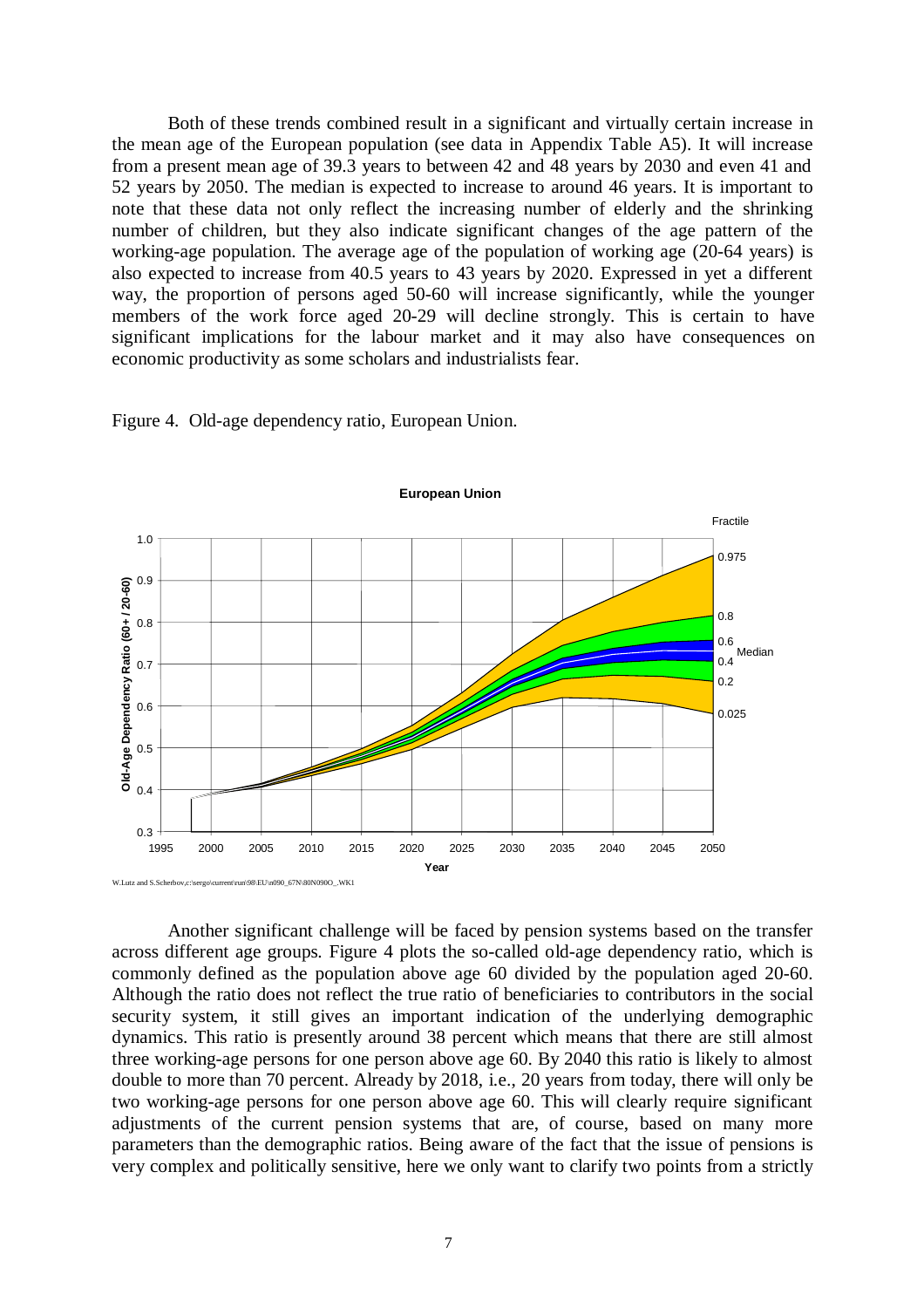demographic perspective. 1) It is irresponsible to limit the time horizon of any policy reform to 2015 or even 2010 because we already know that an even more significant increase will come thereafter, which is associated with the retirement of the baby boom generation. 2) The probabilistic projections show that the range of uncertainty is amazingly small over the coming decades, which implies that there is good hard evidence even for longer term reforms. In this context, politicians cannot blame the scientists for giving them only ambiguous and uncertain information as they can rightly do on many other issues.

#### **Sensitivity Analysis**

The projections presented above are based on the assumptions that approximately 90 percent of all future paths in fertility and mortality and 67 percent of the paths in migration lie between the high and low values as assumed in the Eurostat projections. Since this assumption is based on more or less intuitive expert knowledge, it can rather easily be challenged by others. There is no space here to go deeply into the discussion of the problems associated with expert knowledge (for a very recent discussion of this issue, see Lee 1999; Lutz et al. 1999; Sanderson 1999). Other experts or users of the projections may challenge the assumptions made as being either too narrow or too broad, depending on the specific views about the future that people may have. Generally, one may say that an underestimation of uncertainty is more dangerous (one may be taken by surprise) than an overestimation (one cannot provide sufficiently specific information) for many of the potential users. For this reason, here we will compare the above results to a different set of projections which are based on the assumption of only 67 percent of all the future fertility and mortality paths falling into the range of the given high and low assumptions. This assumption of significantly greater uncertainty may, of course, seem to be an overly cautious assumption, but it is worth studying in some detail to determine how much it changes the results.

Table 1 compares the resulting uncertainty ranges for the 1,000 simulations that are based on a 90 percent range to those based on a 67 percent range. Detailed information on both sets of simulations is given in the appendix tables. Here the figures will only be compared for selected years and selected indicators. 2015 has been chosen as a frequently stated year and a target year for the Eurostat projections; 2030 is the year when the baby boom generation has reached pension age (past age 60) and is therefore a year that deserves special attention in the context of population ageing.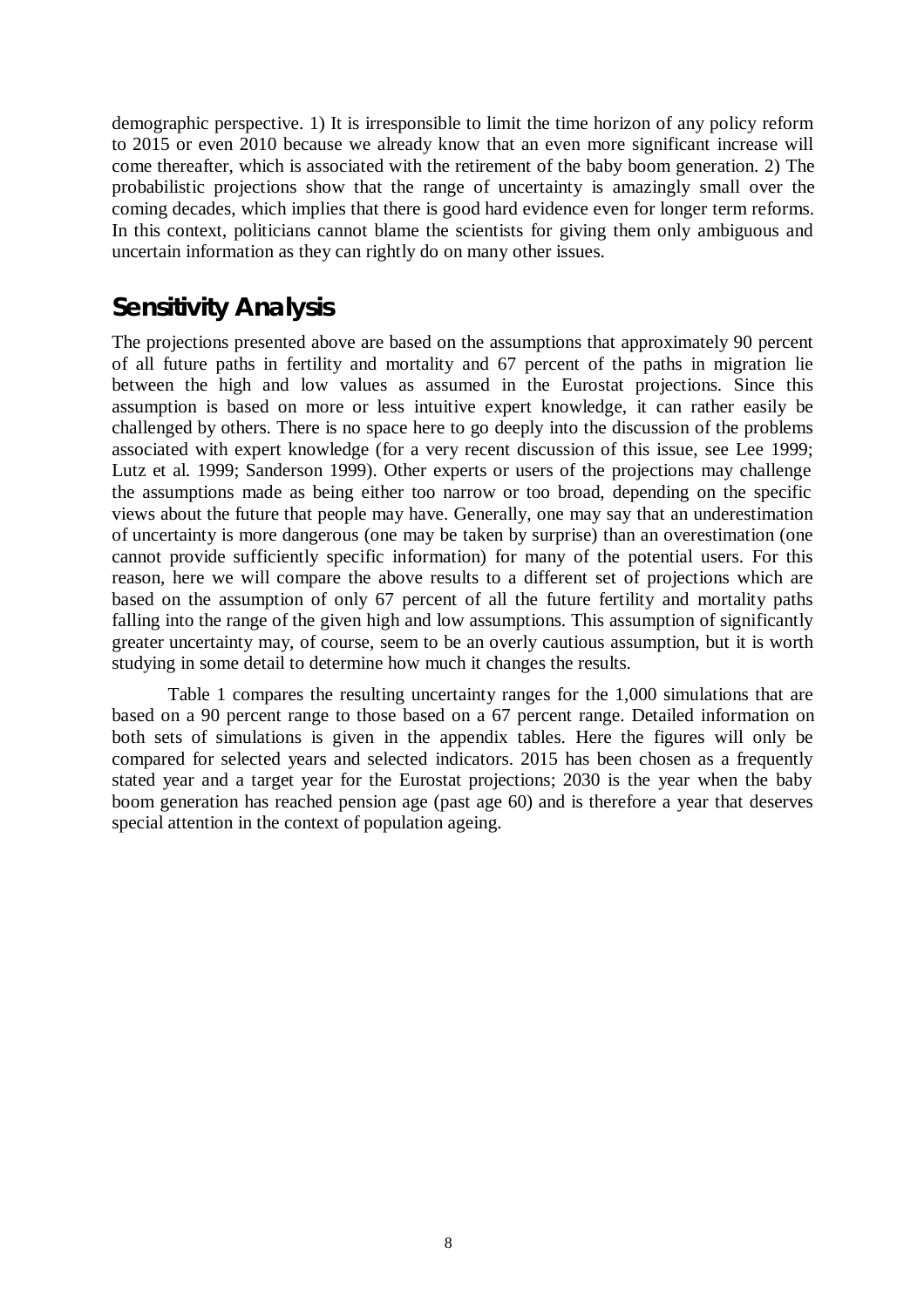|                          | Inter-fractile ranges |        |              |        |        |        |  |  |  |  |  |  |
|--------------------------|-----------------------|--------|--------------|--------|--------|--------|--|--|--|--|--|--|
|                          |                       | 20%    | 60%          |        | 95%    |        |  |  |  |  |  |  |
|                          | 2015                  | 2030   | 2015<br>2030 |        | 2015   | 2030   |  |  |  |  |  |  |
|                          | (in %)                | (in %) | (in %)       | (in %) | (in %) | (in %) |  |  |  |  |  |  |
| Total population         |                       |        |              |        |        |        |  |  |  |  |  |  |
| 90%                      | 1.2                   | 2.6    | 4.4          | 9.0    | 9.8    | 21.0   |  |  |  |  |  |  |
| 67%                      | 2.3                   | 4.6    | 6.9          | 15.2   | 15.4   | 34.7   |  |  |  |  |  |  |
| Mean age                 |                       |        |              |        |        |        |  |  |  |  |  |  |
| 90%                      | 0.9                   | 1.8    | 3.3          | 5.6    | 7.5    | 13.6   |  |  |  |  |  |  |
| 67%                      | 1.6                   | 2.4    | 5.1          | 9.8    | 12.2   | 24.1   |  |  |  |  |  |  |
| Proportion under 20      |                       |        |              |        |        |        |  |  |  |  |  |  |
| 90%                      | 4.3                   | 6.1    | 14.3         | 20.9   | 32.8   | 49.2   |  |  |  |  |  |  |
| 67%                      | 6.7                   | 10.2   | 24.5         | 36.7   | 55.5   | 87.7   |  |  |  |  |  |  |
| Old-age dependency ratio |                       |        |              |        |        |        |  |  |  |  |  |  |
| 90%                      | 0.6                   | 2.6    | 2.0          | 8.7    | 4.7    | 19.0   |  |  |  |  |  |  |
| 67%                      | 1.4                   | 4.5    | 5.2          | 14.2   | 12.6   | 31.3   |  |  |  |  |  |  |

Table 1. Uncertainty intervals (inter-fractile ranges) based on the assumptions of 90% and 67% of all future fertility and mortality paths lying between the high and low Eurostat assumptions. The figures give those intervals divided by the median in percentage points.

Table 1 shows the percentages indicating what proportion of the median value is covered by the stated inter-fractile range. For example, the 21 percent in the upper right corner of the table indicates total population size for 2030 under the assumption of 90 percent between the high and low values of fertility and mortality. This results in a range of 82 million persons (431-349, see appendix tables) between the upper and lower bounds indicating the 95 percent inter-fractile range of the results (divided by the median of the population in 2030 (82/390=21 percent). Under the assumption of 67 percent between the assumed high and low fertility and mortality assumptions, the corresponding value is 34.7 percent. As expected the resulting uncertainty intervals become broader when assuming wider uncertainty distributions for the fertility and mortality values.

The degree of widening of the uncertainty intervals is not identical for different population variables and different points in time. The uncertainty range opens up most quickly for the future proportion of children because this is almost entirely dependent on future fertility levels and much less on the given age structure which constitutes an element of low uncertainty. Correspondingly, the mean age of the population has the lowest uncertainty range. While under the 90 percent assumption the 95 percent uncertainty interval is only 7.5 percent (or 3.2 years) in 2015, under the 67 percent assumption it increases to 12.2 percent (or 5.2 years). The proportion of the population above age 60 divided by that aged 20-60 (the so-called "old-age dependency ratio") shows a similar robustness because of the great influence that the already existing population structure still exerts over the coming decades.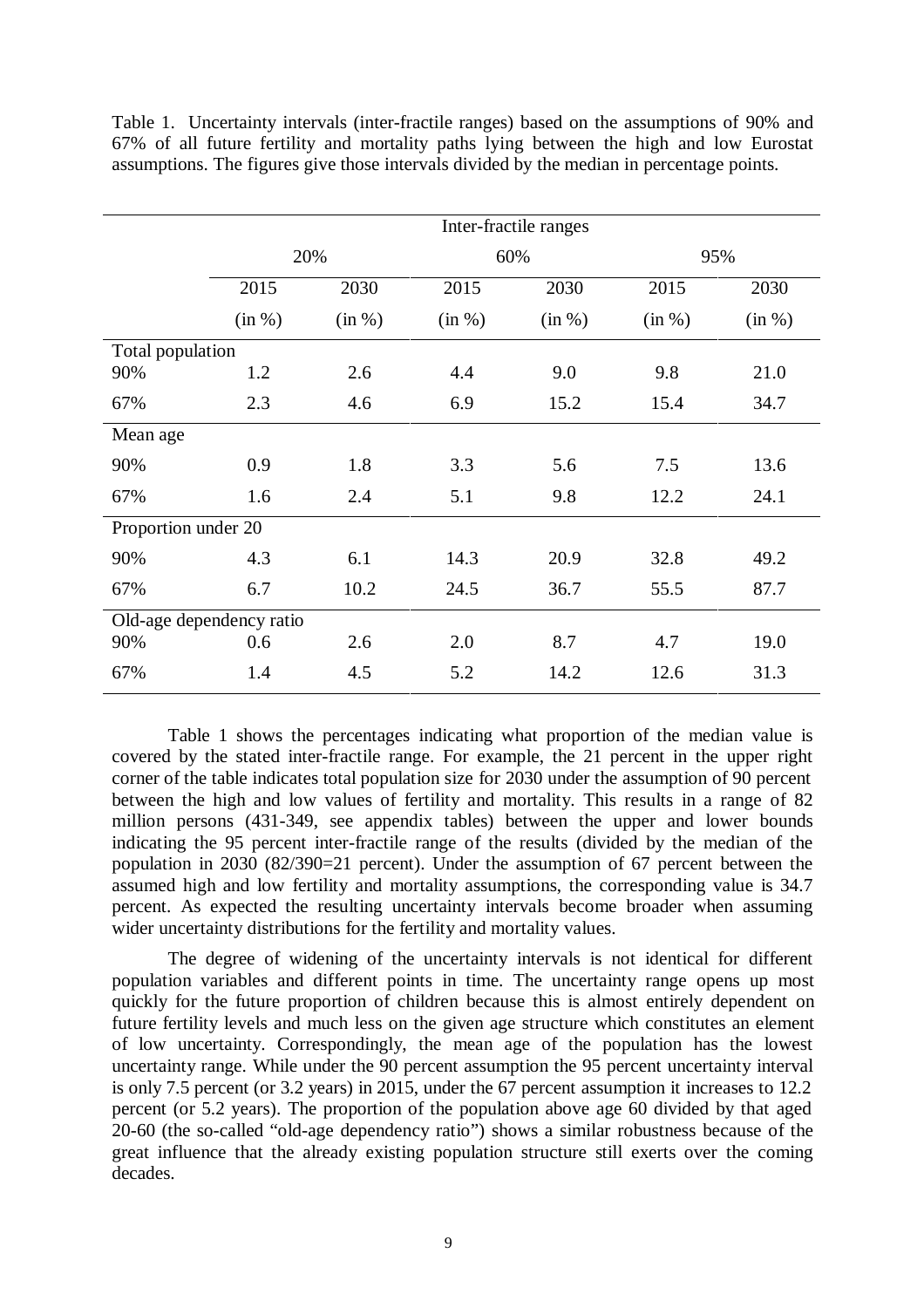In sum, it can be concluded from this sensitivity analysis that as expected, the uncertainty intervals widen somewhat when only 67 percent of all future paths are assumed to lie between the high and low values instead of 90 percent, but this does not change the principal results in any way. Hence, if one wants to be on the very safe side, one can choose the 67 percent assumptions, but the main trends on future population ageing in Europe remain the same: A significant increase in the proportion elderly is practically certain. With respect to the time horizon, uncertainty tends to be minimal over the coming two to three decades and then starts to increase significantly.

#### **Conclusions**

This study showed clearly that massive ageing of the European population structure over the coming decades is a certainty. Probabilistic population projections can demonstrate this fact even more convincingly than the traditional variants or scenarios of unspecified probability. This finding also turns out to be very robust irrespective of which specific model of probabilistic projection is chosen or what specific assumptions are being made with respect to the uncertainty intervals assumed for each of the three components fertility, mortality and migration. The main reason for this robustness lies in the fact that much of the future population ageing is already pre-programmed in today's population age structure.

This significant population ageing is likely to affect almost every area of society, the economy and even culture. It will change social institutions, political priorities, the relationship between generations and the relative political weight of different age groups. Because young citizens below a certain age do not have the right to vote in elections, in Europe we will soon have a majority in the electorate which is of retirement age or soon to be retired. The younger generations who will soon run our societies and will have to pay for the pensions under our pay-as-you-go pension schemes will become a minority. Unless appropriate mechanisms are found to give them a weighty voice in a structured manner, a significant potential for future societal conflict will be built up. This issue as well as many other structural changes associated with population ageing need more immediate attention by politicians and more resources for sound scientific analysis. The future will not simply be a continuation of the past, and mechanisms that proved useful in the past may not work in the future. Due to the special dynamics of age structural changes described above we still have a grace period of roughly two decades before the ageing process will hit Europe really hard in 2020-25 (when the baby boom generation retires). Shying away from reforming the pension system under opportunistic short-term political considerations and not giving increased attention to the issue of intergenerational equity on the micro and macro levels seem irresponsible under this perspective.

The family in its various forms and dimensions will be right at the heart of these processes. It will be greatly affected by these demographic changes and it holds the key for a potential moderation or even longer term reversal of this trend through individual reproductive decisions which in sum make up the population's fertility level. At the moment most of the apparent social, cultural and economic forces in Europe still seem to point towards lower fertility. But the process of individualisation, which seems to be a basic underlying determinant of this trend, cannot go on indefinitely because human beings by their constitution are social beings. It is an open question, however, how far it will go and what forces and conditions will stop or reverse the current trend. It is surprising how little we know about this very important phenomenon. The conditions under which fertility may start to increase again have been difficult to study scientifically not only because of its intrinsic complexity but also because of a combination of its assumed private nature and the heavy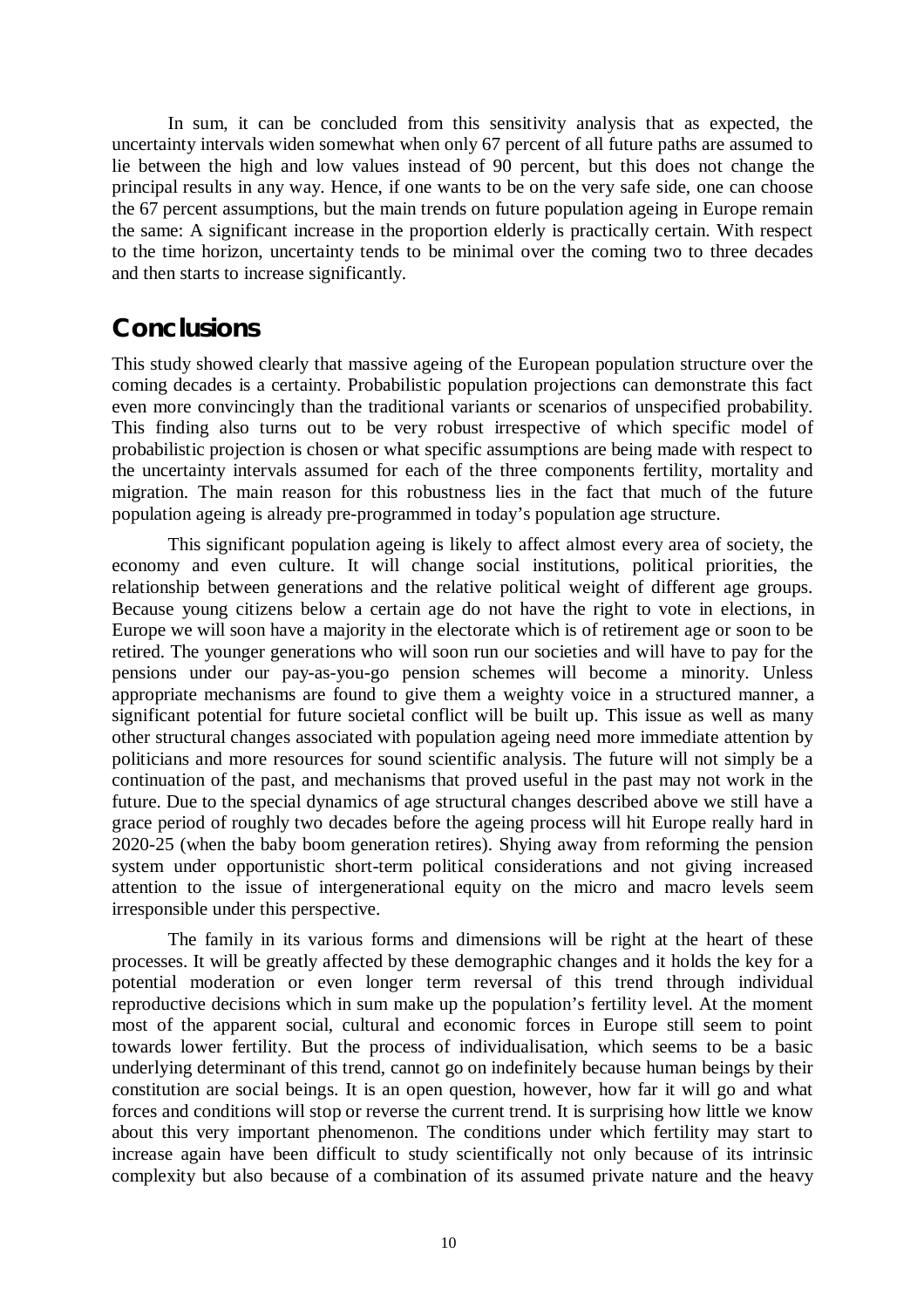ideological load it often carries. But there is no doubt that due to the massive expected ageing this question will receive increasing attention in the years to come.

#### **References**

- Bongaarts, John and Griffith Feeney. 1998. On the quantum and tempo of fertility. *Population and Development Review* 24(2):271-291.
- Bucht, Birgitta. 1996. Mortality trends in developing countries: A survey. Pages 133-148 in Wolfgang Lutz, ed. *The Future Population of the World. What Can We Assume Today?* Revised Edition. London: Earthscan.
- Cliquet, R.L. 1991. *The Second Demographic Transition. Fact or Fiction? Population Studies* 23. Strasbourg: Council of Europe.
- European Commission. 1998. *Demographic Report 1997. Employment & Social Affairs.* Luxembourg: Office for Official Publications of the European Communities.
- Hanika, Alexander, Wolfgang Lutz, and Sergei Scherbov. 1997. Ein probabilistischer Ansatz zur Bevölkerungsvorausschätzung für Österreich. *Statistische Nachrichten* 12:984- 988 (in German).
- Lee, Ronald D. 1999. Probabilistic approaches to population forecasting. Pages 156-190 in Wolfgang Lutz, James W. Vaupel, and Dennis A. Ahlburg, eds. *Frontiers of Population Forecasting*. Supplement to *Population and Development Review,* Vol. 24. New York: The Population Council.
- Lutz, Wolfgang. 1993. The future of international migration. Pages 67-84 in Robert Cliquet, ed. *The Future of Europe's Population. Population Studies* 26. Strasbourg: Council of Europe Press.
- Lutz, Wolfgang, Joshua R. Goldstein, and Christopher Prinz. 1996. Alternative approaches to population projection. Pages 14-44 in Wolfgang Lutz, ed. *The Future Population of the World. What Can We Assume Today?* London: Earthscan. Revised Edition.
- Lutz, Wolfgang, Warren C. Sanderson, and Sergei Scherbov. 1999. Expert-based probabilistic population projections. Pages 139-155 in Wolfgang Lutz, James W. Vaupel, and Dennis A. Ahlburg, eds. *Frontiers of Population Forecasting*. Supplement to *Population and Development Review,* Vol. 24. New York: The Population Council.
- Lutz, Wolfgang, Warren Sanderson, and Sergei Scherbov. 1997. Doubling of world population unlikely. *Nature* 387(6635):803-805.
- Lutz, Wolfgang, Warren Sanderson, and Sergei Scherbov. 1996. Probabilistic population projections based on expert opinion. Pages 397-428 in Wolfgang Lutz, ed. *The Future Population of the World. What Can We Assume Today?* London: Earthscan. Revised Edition.
- Lutz, Wolfgang and Sergei Scherbov. 1998. Probabilistische Bevölkerungsprognosen für Deutschland. *Zeitschrift für Bevölkerungswissenschaft* 23(2):83-109 (in German).
- Lutz, Wolfgang and Sergei Scherbov. 1997. An expert-based framework for probabilistic national population projections: The example of Austria. *European Journal of Population* 14:1-17.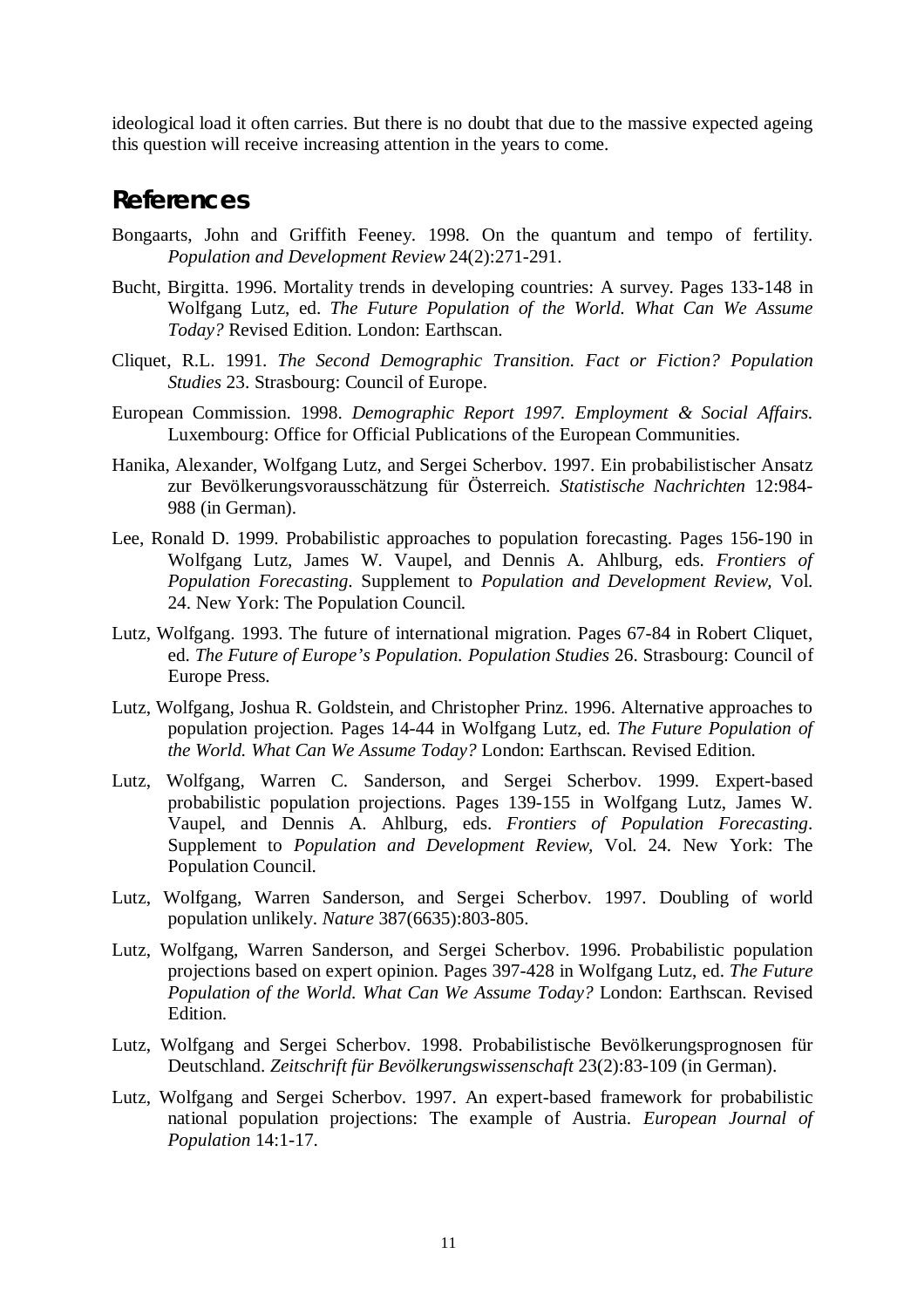- Sanderson, Warren C. 1999. Knowledge can improve forecasts: A review of selected socioeconomic population projection models. Pages 88-117 in Wolfgang Lutz, James W. Vaupel, and Dennis A. Ahlburg, eds. *Frontiers of Population Forecasting*. Supplement to *Population and Development Review,* Vol. 24. New York: The Population Council.
- Van de Kaa, D.J. 1987. Europe's second demographic transition. *Population Bulletin* 42(1).
- Vaupel, James W and Hans Lundström. 1996. The future of mortality at older ages in developed countries. Pages 278-295 in Wolfgang Lutz, ed. *The Future Population of the World. What Can We Assume Today?* Revised Edition. London: Earthscan.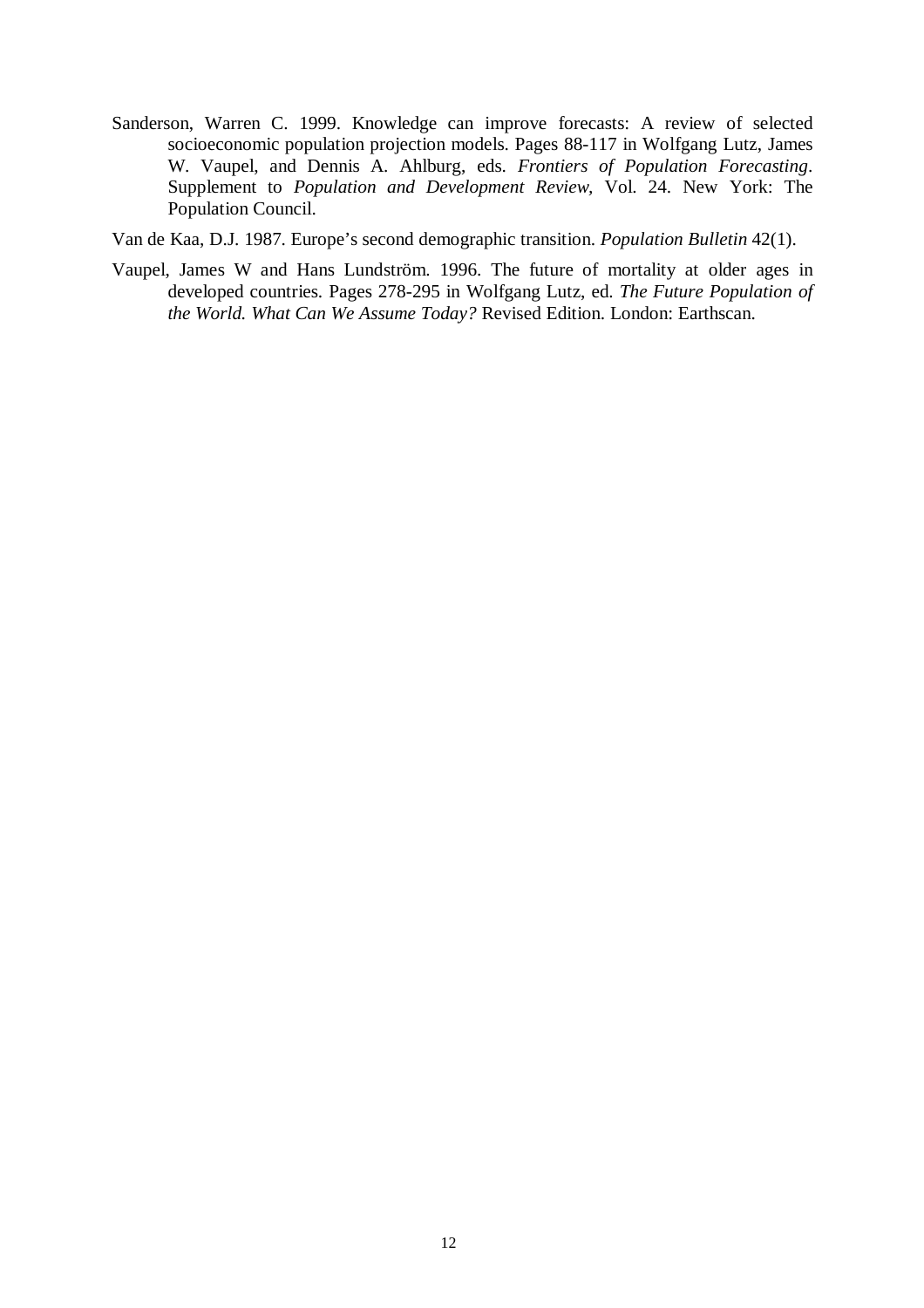## **Appendix Tables**

Appendix Table A1. EU total population.

| Interval    | 1998  | 2000  | 2005  | 2010  | 2015  | 2020  | 2025  | 2030  | 2035  | 2040  | 2045  | 2050  |
|-------------|-------|-------|-------|-------|-------|-------|-------|-------|-------|-------|-------|-------|
| 0.025       | 374.8 | 376.4 | 377.3 | 374.9 | 370.3 | 364.9 | 358.0 | 348.8 | 337.5 | 323.9 | 308.8 | 292.8 |
| 0.2         | 374.8 | 377.0 | 380.7 | 381.9 | 381.4 | 379.6 | 376.4 | 371.6 | 365.2 | 356.5 | 346.2 | 334.7 |
| 0.4         | 374.8 | 377.3 | 382.4 | 385.6 | 387.2 | 387.4 | 386.4 | 383.8 | 380.1 | 374.5 | 367.5 | 359.6 |
| 0.6         | 374.8 | 377.6 | 384.0 | 389.0 | 392.3 | 394.2 | 394.9 | 394.6 | 393.4 | 390.7 | 386.8 | 381.8 |
| 0.8         | 374.8 | 377.9 | 385.7 | 392.6 | 397.8 | 402.0 | 405.1 | 407.6 | 409.2 | 409.2 | 408.5 | 407.0 |
| 0.975       | 374.8 | 378.5 | 389.0 | 399.6 | 408.4 | 416.5 | 423.7 | 431.0 | 438.5 | 445.9 | 451.9 | 457.5 |
|             |       |       |       |       |       |       |       |       |       |       |       |       |
| Mean        | 374.8 | 377.5 | 383.2 | 387.2 | 389.6 | 390.7 | 390.6 | 389.4 | 387.0 | 383.2 | 378.0 | 371.7 |
| Median      | 374.8 | 377.5 | 383.3 | 387.4 | 389.9 | 391.0 | 390.9 | 389.6 | 386.9 | 382.9 | 377.5 | 371.1 |
| <b>STDS</b> | 0.0   | 0.5   | 3.0   | 6.3   | 9.7   | 13.1  | 16.9  | 21.2  | 26.1  | 31.5  | 37.1  | 42.7  |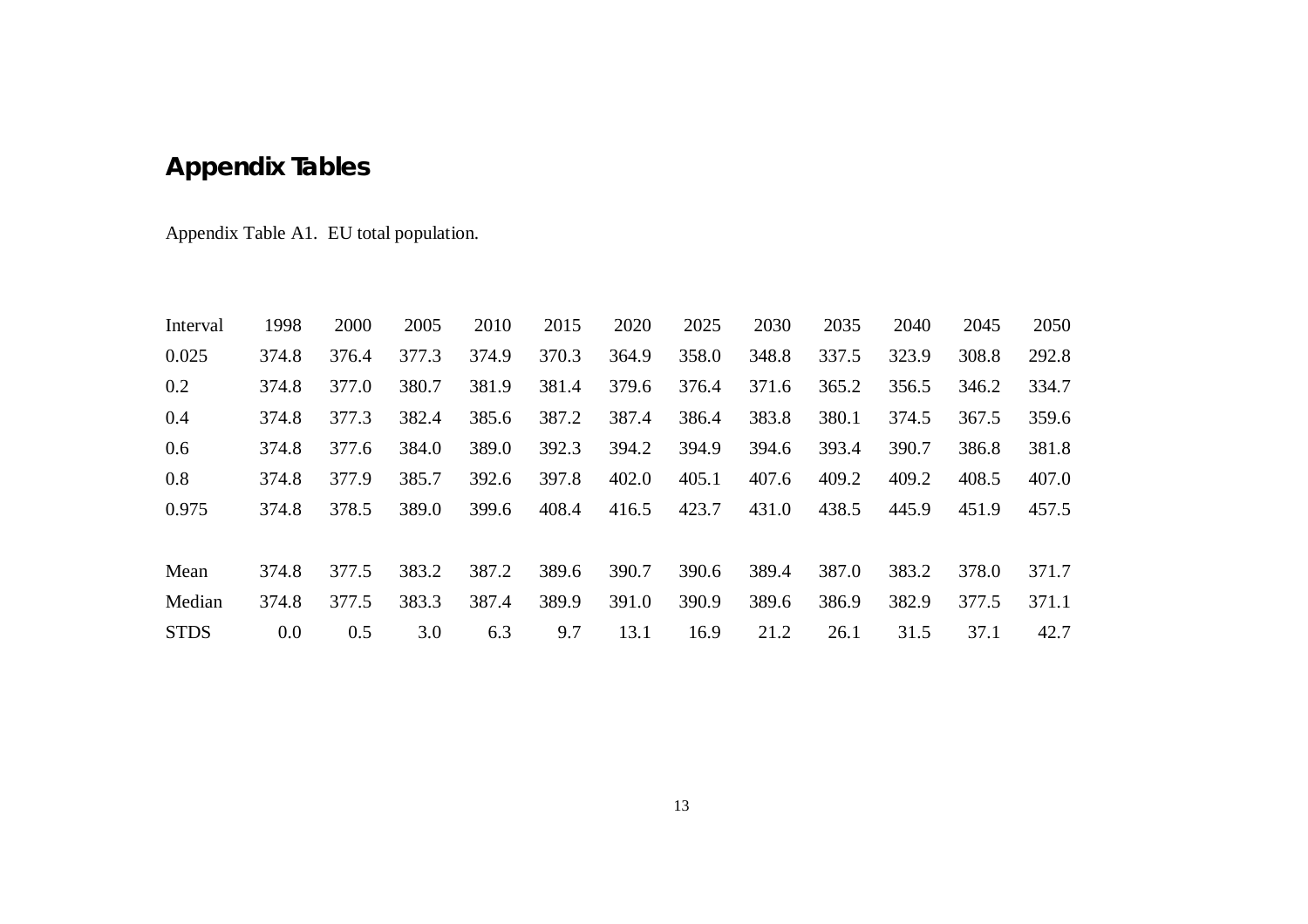Appendix Table A2. EU proportion above age 60.

| Interval    | 1998  | 2000  | 2005  | 2010  | 2015  | 2020  | 2025  | 2030  | 2035  | 2040  | 2045  | 2050  |
|-------------|-------|-------|-------|-------|-------|-------|-------|-------|-------|-------|-------|-------|
| 0.025       | 0.211 | 0.216 | 0.223 | 0.233 | 0.244 | 0.256 | 0.272 | 0.286 | 0.291 | 0.289 | 0.282 | 0.273 |
| 0.2         | 0.211 | 0.216 | 0.225 | 0.238 | 0.251 | 0.266 | 0.285 | 0.304 | 0.314 | 0.316 | 0.314 | 0.311 |
| 0.4         | 0.211 | 0.216 | 0.226 | 0.240 | 0.254 | 0.271 | 0.293 | 0.313 | 0.326 | 0.331 | 0.333 | 0.332 |
| 0.6         | 0.211 | 0.216 | 0.227 | 0.242 | 0.258 | 0.276 | 0.300 | 0.323 | 0.338 | 0.345 | 0.348 | 0.350 |
| 0.8         | 0.211 | 0.216 | 0.228 | 0.244 | 0.262 | 0.282 | 0.308 | 0.333 | 0.351 | 0.361 | 0.369 | 0.375 |
| 0.975       | 0.211 | 0.217 | 0.230 | 0.250 | 0.270 | 0.294 | 0.325 | 0.357 | 0.381 | 0.399 | 0.415 | 0.430 |
|             |       |       |       |       |       |       |       |       |       |       |       |       |
| Mean        | 0.211 | 0.216 | 0.226 | 0.241 | 0.256 | 0.274 | 0.297 | 0.319 | 0.333 | 0.339 | 0.343 | 0.344 |
| Median      | 0.211 | 0.216 | 0.226 | 0.241 | 0.256 | 0.273 | 0.296 | 0.318 | 0.332 | 0.337 | 0.340 | 0.340 |
| <b>STDS</b> | 0.000 | 0.000 | 0.002 | 0.004 | 0.007 | 0.010 | 0.013 | 0.018 | 0.023 | 0.028 | 0.034 | 0.039 |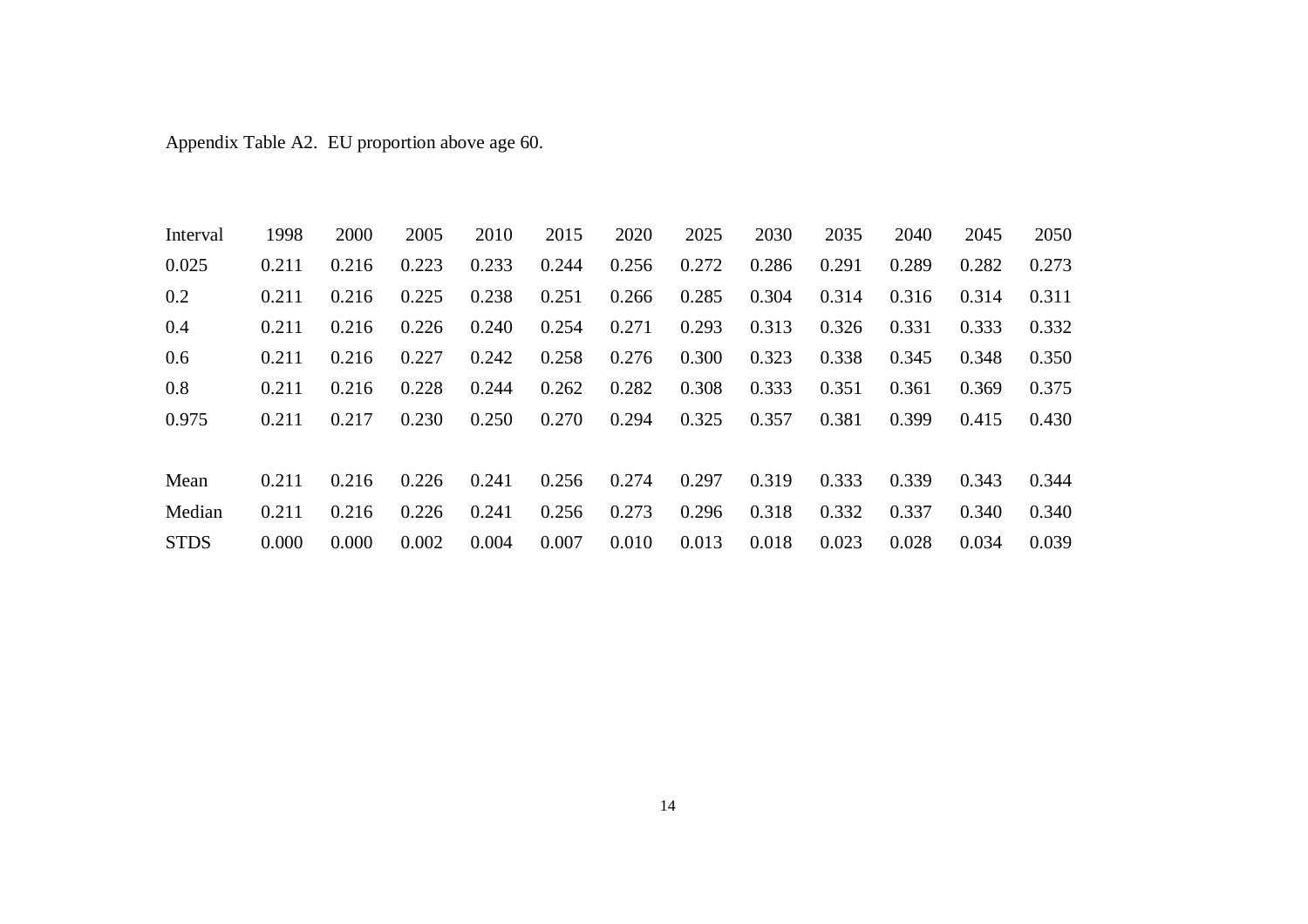Appendix Table A3. EU proportion below age 20.

| Interval    | 1998  | 2000  | 2005  | 2010  | 2015  | 2020  | 2025  | 2030  | 2035  | 2040  | 2045  | 2050  |
|-------------|-------|-------|-------|-------|-------|-------|-------|-------|-------|-------|-------|-------|
| 0.025       | 0.234 | 0.229 | 0.212 | 0.193 | 0.173 | 0.156 | 0.148 | 0.144 | 0.139 | 0.132 | 0.126 | 0.122 |
| 0.2         | 0.234 | 0.230 | 0.219 | 0.207 | 0.195 | 0.185 | 0.179 | 0.175 | 0.172 | 0.168 | 0.165 | 0.163 |
| 0.4         | 0.234 | 0.230 | 0.222 | 0.214 | 0.206 | 0.200 | 0.194 | 0.191 | 0.189 | 0.187 | 0.185 | 0.184 |
| 0.6         | 0.234 | 0.231 | 0.225 | 0.220 | 0.215 | 0.210 | 0.206 | 0.203 | 0.201 | 0.201 | 0.201 | 0.201 |
| 0.8         | 0.234 | 0.231 | 0.228 | 0.226 | 0.225 | 0.223 | 0.219 | 0.216 | 0.217 | 0.218 | 0.220 | 0.221 |
| 0.975       | 0.234 | 0.232 | 0.233 | 0.238 | 0.242 | 0.245 | 0.242 | 0.240 | 0.242 | 0.248 | 0.253 | 0.256 |
|             |       |       |       |       |       |       |       |       |       |       |       |       |
| Mean        | 0.234 | 0.230 | 0.223 | 0.217 | 0.210 | 0.204 | 0.199 | 0.196 | 0.194 | 0.193 | 0.193 | 0.192 |
| Median      | 0.234 | 0.230 | 0.223 | 0.217 | 0.210 | 0.205 | 0.200 | 0.196 | 0.195 | 0.194 | 0.193 | 0.192 |
| <b>STDS</b> | 0.000 | 0.001 | 0.005 | 0.011 | 0.017 | 0.023 | 0.024 | 0.024 | 0.026 | 0.029 | 0.032 | 0.034 |

15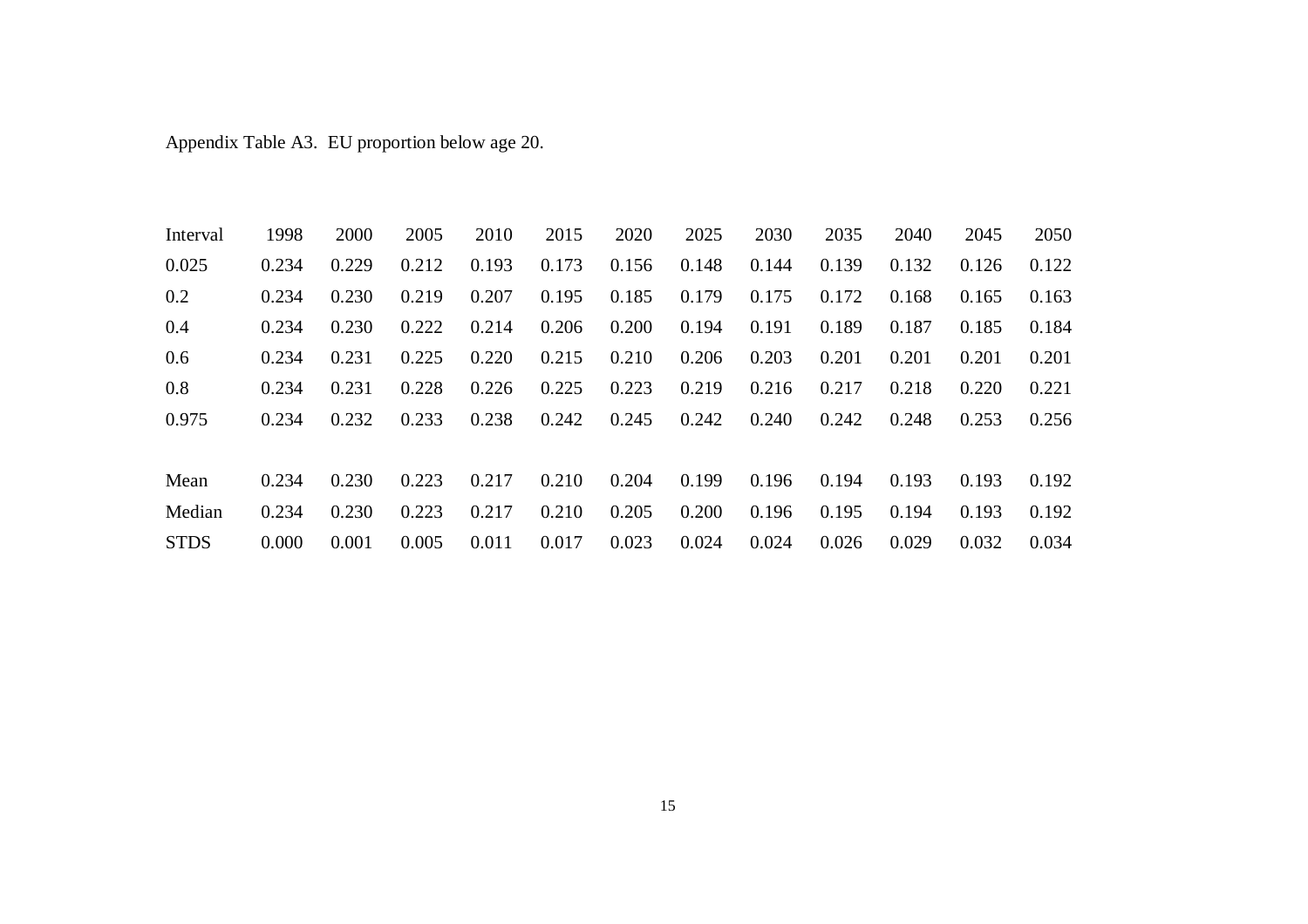Appendix Table A4. EU old age dependency ratio.

| Interval    | 1998  | 2000  | 2005  | 2010  | 2015  | 2020  | 2025  | 2030  | 2035  | 2040  | 2045  | 2050  |
|-------------|-------|-------|-------|-------|-------|-------|-------|-------|-------|-------|-------|-------|
| 0.025       | 0.380 | 0.390 | 0.407 | 0.434 | 0.462 | 0.496 | 0.547 | 0.597 | 0.620 | 0.618 | 0.606 | 0.582 |
| 0.2         | 0.380 | 0.390 | 0.409 | 0.440 | 0.472 | 0.513 | 0.570 | 0.628 | 0.665 | 0.673 | 0.671 | 0.659 |
| 0.4         | 0.380 | 0.391 | 0.411 | 0.443 | 0.478 | 0.521 | 0.582 | 0.647 | 0.689 | 0.704 | 0.710 | 0.708 |
| 0.6         | 0.380 | 0.391 | 0.412 | 0.446 | 0.483 | 0.529 | 0.594 | 0.664 | 0.715 | 0.737 | 0.752 | 0.757 |
| 0.8         | 0.380 | 0.391 | 0.413 | 0.449 | 0.488 | 0.537 | 0.607 | 0.685 | 0.745 | 0.777 | 0.800 | 0.816 |
| 0.975       | 0.380 | 0.391 | 0.415 | 0.455 | 0.498 | 0.553 | 0.632 | 0.724 | 0.805 | 0.860 | 0.912 | 0.960 |
|             |       |       |       |       |       |       |       |       |       |       |       |       |
| Mean        | 0.380 | 0.391 | 0.411 | 0.445 | 0.480 | 0.525 | 0.588 | 0.657 | 0.705 | 0.727 | 0.738 | 0.742 |
| Median      | 0.380 | 0.391 | 0.411 | 0.445 | 0.480 | 0.525 | 0.588 | 0.655 | 0.703 | 0.723 | 0.732 | 0.732 |
| <b>STDS</b> | 0.000 | 0.000 | 0.002 | 0.005 | 0.009 | 0.014 | 0.022 | 0.033 | 0.048 | 0.063 | 0.079 | 0.098 |

16